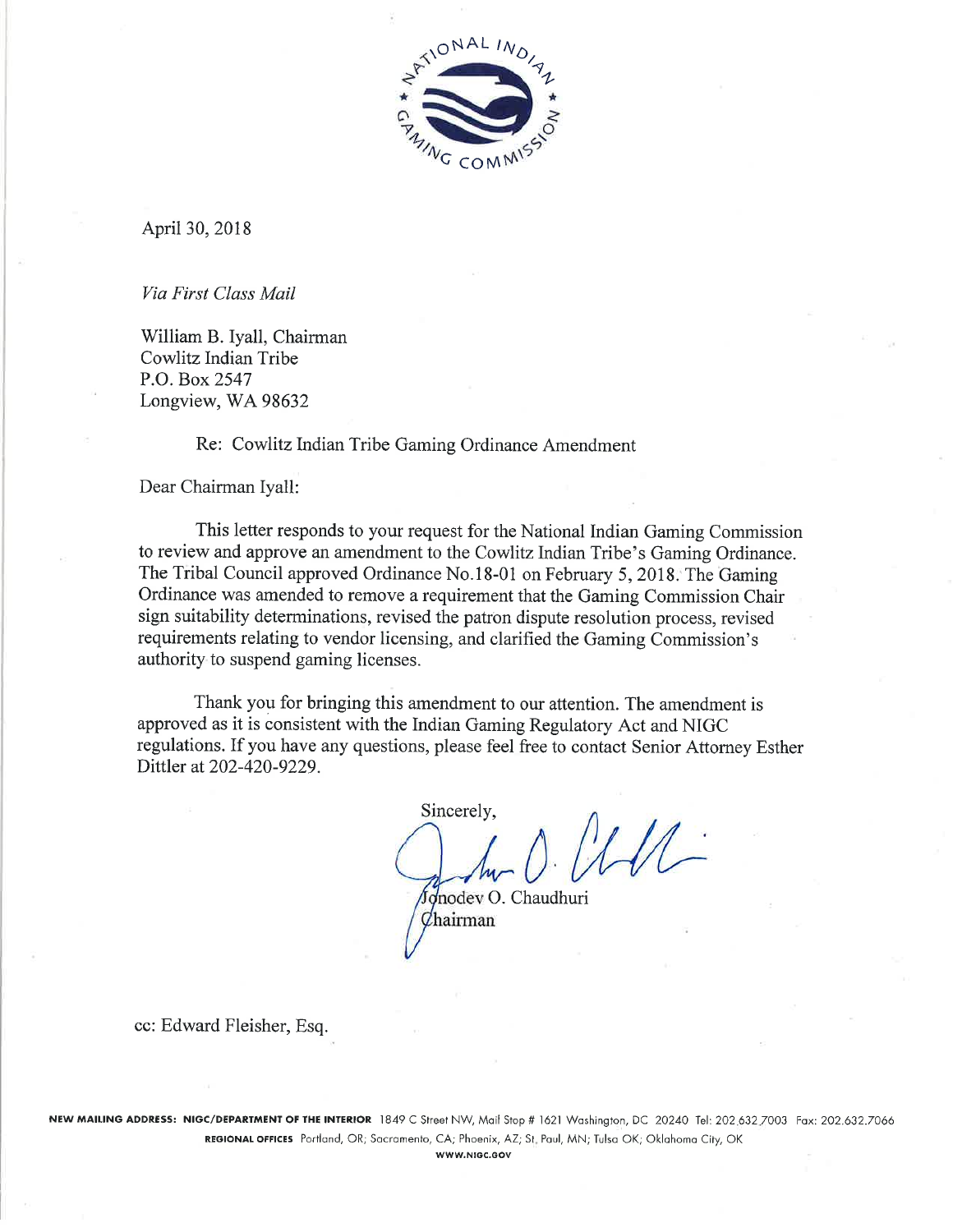

## **Cowlitz Indian Tribe**

Tribal Council Ordinance No. 18-01 Short Title: Gaming Ordinance Amendment

WHEREAS, the Cowlitz Indian Tribe is Acknowledged as a Sovereign Indian Nation by the United States Government; and

WHEREAS, the Tribal Council is the governing body of the Cowlitz Indian Tribe as authorized by the tribe's Constitution and By-laws; and

WHEREAS, at a duly called meeting of the Tribal Council on August 22, 2005, the Tribal Council adopted Tribal Council ordinance 05-02, entitled "Gaming Ordinance"; and

WHEREAS, at a duly called meeting of the Tribal Council on October 6, 2007, the Tribal Council adopted Tribal Council ordinance 07-03, entitled "Gaming Ordinance Amendment"; and

WHEREAS, at a duly called meeting of the Tribal Council on August 6, 2011, the Tribal Council adopted Tribal Council ordinance 11-02, entitled "Gaming Ordinance Amendment"; and

WHEREAS, at a duly called meeting of the Tribal Council on March 1, 2014, the Tribal Council adopted Tribal Council ordinance 14-01, entitled "Gaming Ordinance Amendment"; and

WHEREAS, at a duly called meeting of the Tribal Council on August 14, 2015, the Tribal Council adopted Tribal Council ordinance 15-03, entitled "Gaming Ordinance Amendment", and

WHEREAS, at a duly called meeting of the Tribal Council on September 12, 2015, the Tribal Council adopted Tribal Council ordinance 15-04, entitled "Gaming Ordinance Amendment", amending the Gaming Ordinance and incorporating all Gaming Ordinance amendments into one document which includes the entire Gaming Ordinance as amended; and

WHEREAS, at a duly called meeting of the Tribal Council on September 10, 2016, the Tribal Council adopted Tribal Council ordinance 16-01, entitled "Gaming Ordinance Amendment"; and

WHEREAS, the Tribal Council wishes to further amend the Tribe's Gaming Ordinance as set forth herein; and

WHEREAS, the Tribal Council desires to have the amendments adopted pursuant to this Ordinance, and the amendments earlier adopted pursuant to the Ordinances identified above, incorporated into one document which includes the entire Gaming Ordinance as amended;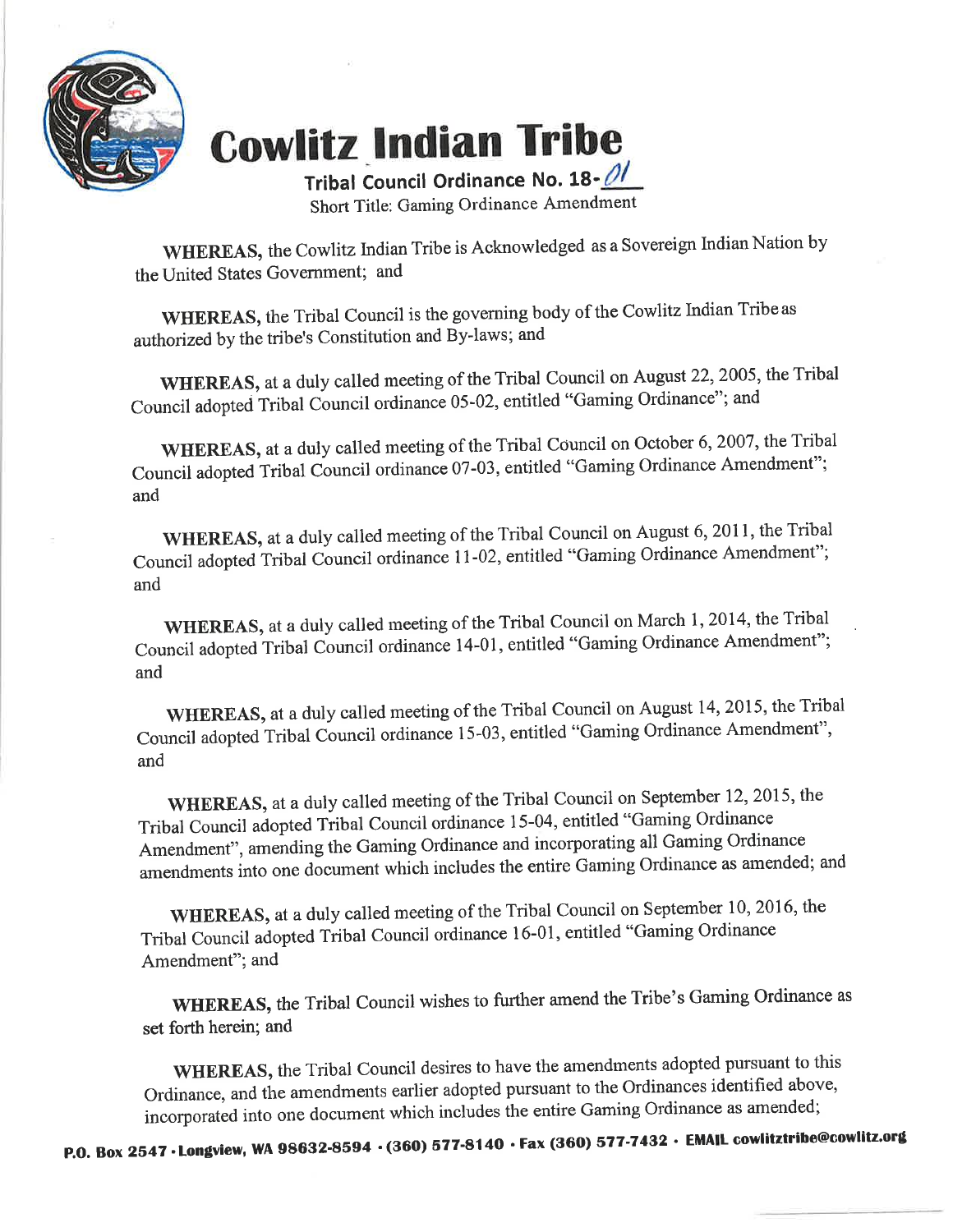NOW, THEREFORE BE IT ENACTED by the Tribal Council of the Cowlitz Indian Tribe, that Sections 14(E), 27, 31, 39(A), 40, 42(A)(14) and 43 of the Gaming Ordinance are amended to read as follows:

"Section 14. Duties of the Commission. The Tribal Gaming Commission shall:

(E) Make suitability determinations, which shall be signed by the Chairman of the Gaming Commission.

Section 27. Patron Dispute Resolution. Patrons who have complaints gaming disputes, as defined by Commission Rules, against the gaming establishment, a gaming employee, or a management contractor shall have as their sole remedy the right to file a petition for relief with the Tribal Gaming Commission. Complaints shall be submitted in writing, and at the discretion of the Commission, the petitioner may be allowed to present evidence. The Gaming Commission shall conduct review of the petition or hold a hearing within 30 days of receipt of petitioner's complaint. In the event of a hearing, the Ppetitioner may have counsel present at such hearing. The Commission shall render a decision in a timely fashion and all such decisions will be final when issued. Any patron complaint must be submitted to the Commission within thirty (30) days of the incident giving rise to the complaint. The Commission's decision shall constitute the complainant's final remedy.

Section 31. License Fees. The Tribe may charge a license fee, to be set by the Tribal Gaming Commission, to cover its expenses in investigating and licensing Key Employees, Primary Management Officials and other licensees of the gaming operation.

#### **Section 39. License Suspension.**

If, after the issuance of a gaming license, the Tribal Gaming Commission receives from the  $(A)$ National Indian Gaming Commission reliable information indicating, or the Commission otherwise determines, that a key employee or a primary management official is not eligible for employment, the Tribal Gaming Commission shall suspend such license immediately and shall notify in writing the licensee of the suspension and the proposed revocation

Section 40. Licenses for Vendors. Vendors of gaming services or supplies with a value of \$25,000 or more annually, and non-gaming services or supplies with a value of \$50,000 or more annually must have a vendor license from the Tribal Gaming Commission in order to transact business with the Tribal gaming operation. Contracts for professional legal and accounting services are excluded from this section. Other non-gaming vendors may be waived in accordance with Commission regulations.

### Section 42. Contents of the Vendor License Application.

- Applications for vendor licenses must include the following:  $(A)$ 
	- A list of the principals of the business, their social security numbers or residential addresses  $(14)$ for the last (5) five years where allowed for by Commission rules, current addresses, and telephone numbers, titles, and percentage of ownership in the company; and

Section 43. Vendor Background Investigation. The Tribal Gaming Commission shall employ or otherwise engage a private investigator complete an investigation of the vendor. This investigation shall contain, at a minimum, the following steps:

Verify of the business' incorporation status and qualification to do business in the State where the  $(A)$ gaming operation is located;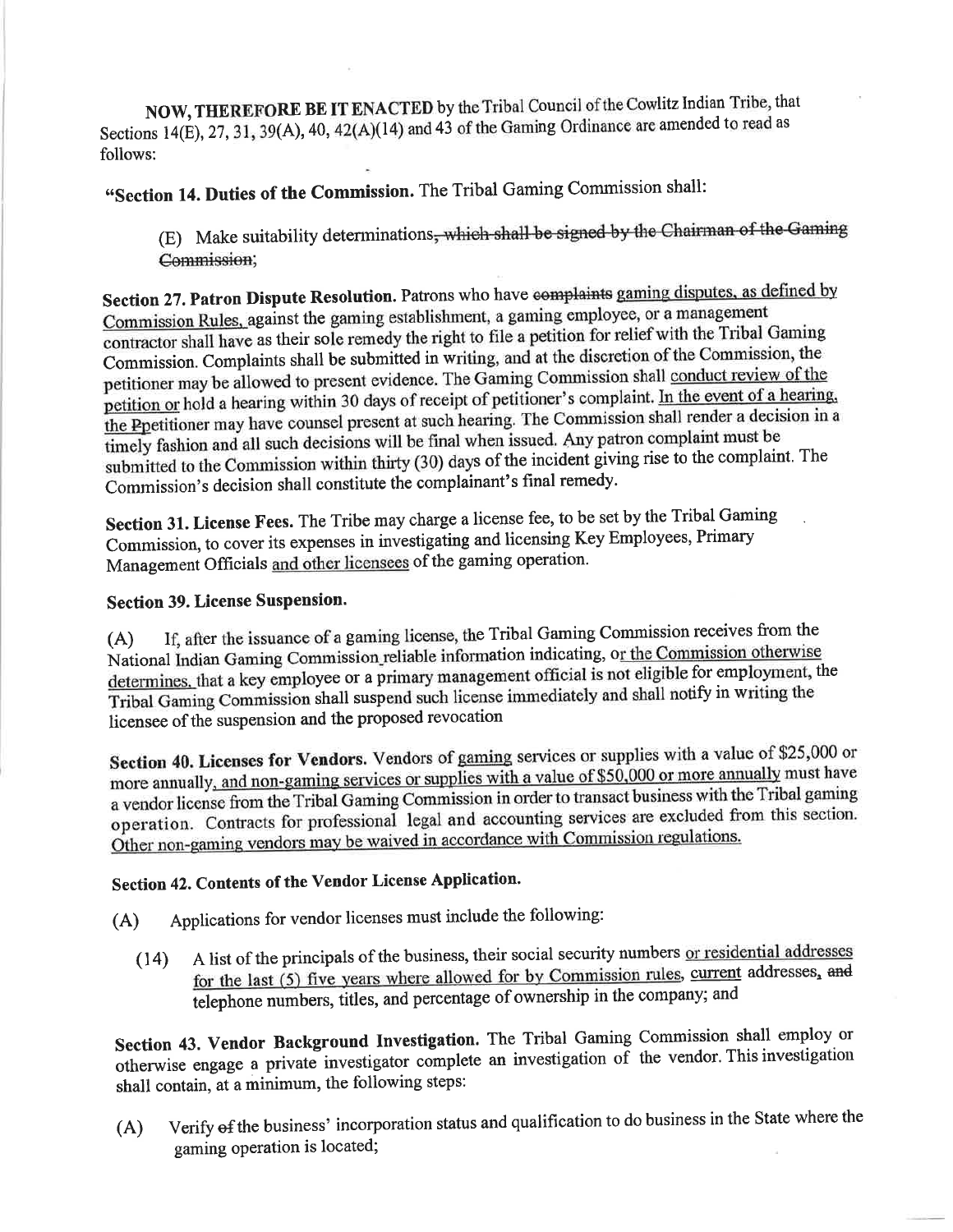- Obtain a business credit report, if available, and conduct a Better Business Bureau check on the  $(B)$ vendor;
- $(C)$ Conduct a check of the business' credit history;
- Call each of the references listed in the vendor application; and  $(D)$
- Conduct an investigation of the principals of the business, including a criminal history check and (E) a credit report, and interviews with the personal references listed.

AND BE IT FURTHER ENACTED, That the Gaming Ordinance attached to this Resolution as Exhibit A, is a complete and conformed copy reflecting all the amendments that have been made to the Gaming Ordinance as of today's date, including the amendments made herein.

#### **CERIFICATION**

The foregoing ordinance was adopted on February  $\frac{\partial f}{\partial z}$ , 2018 at a duly called meeting of the Cowlitz Tribal Council by a vote of  $\mu$  for  $\mu$  Against  $\Omega$  Abstain. I Kill the

alit

Taylor Aalvik Tribal Council Chair

Kumul

**Randy Russell Tribal Council Secretary**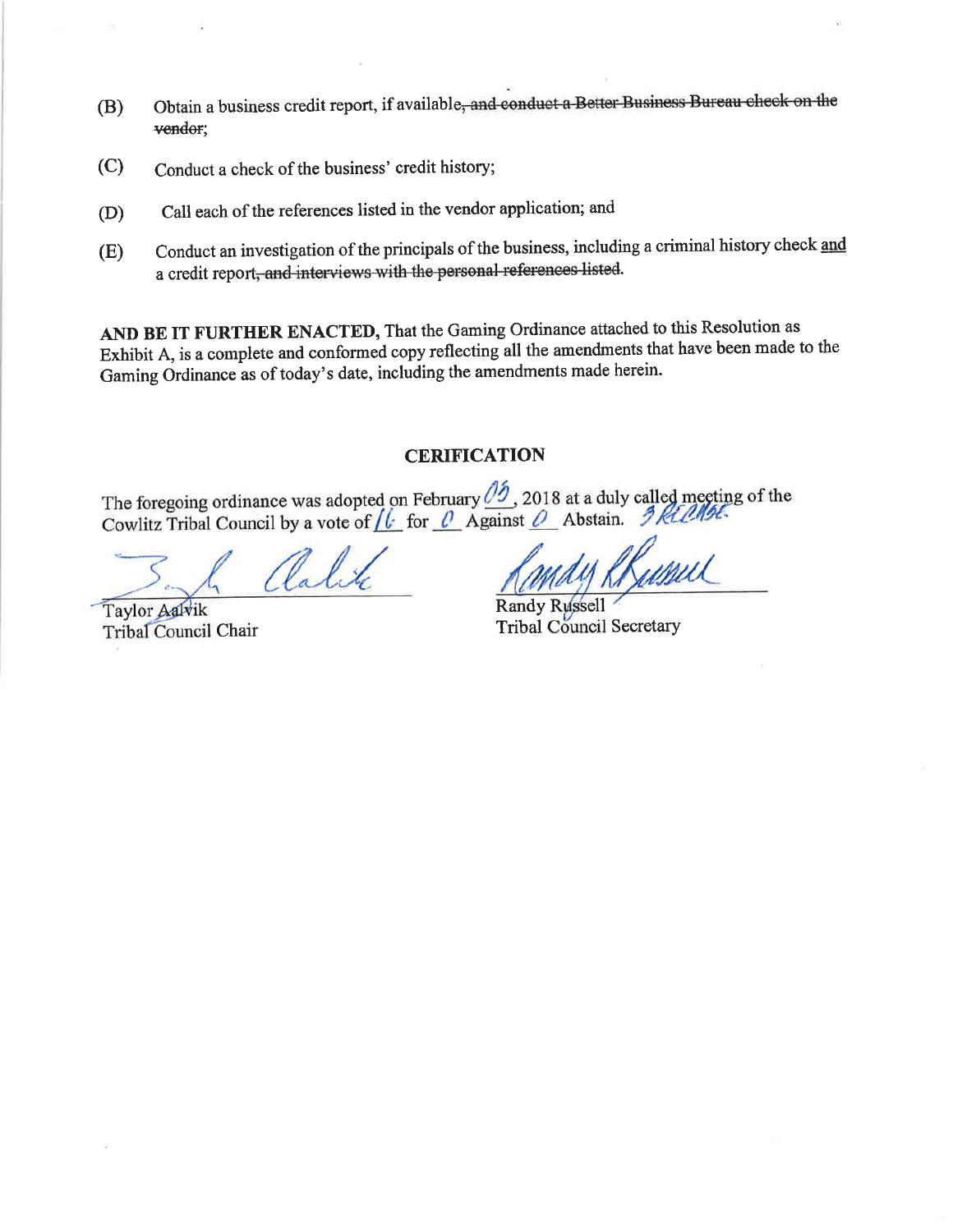**Ordinance 18-01 Exhibit A Corrected** 

### **Cowlitz Gaming Ordinance As Amended through February 3, 2018**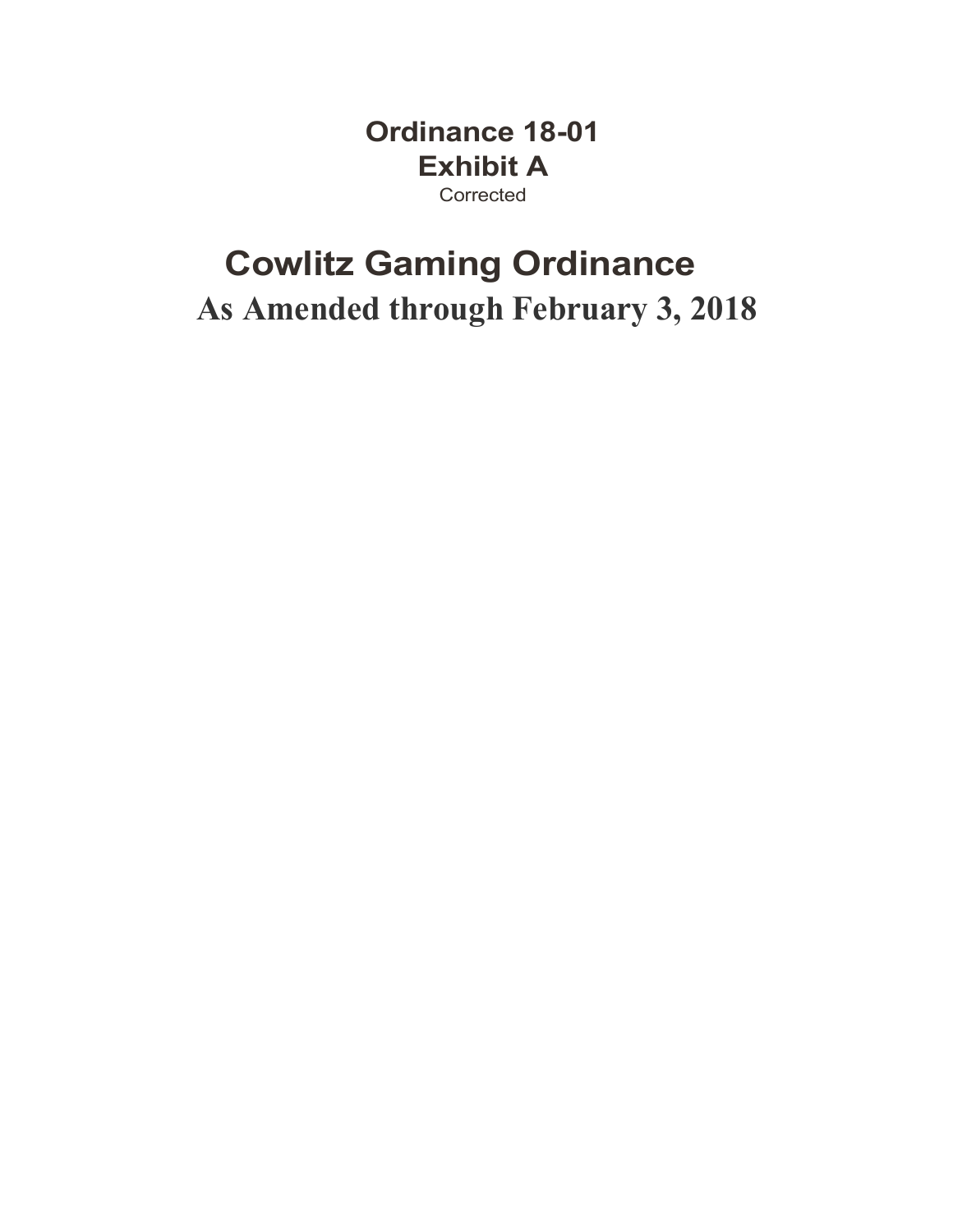

# **Cowlitz Indian Tribe**

**As Amended through February 3, 2018**

- Section 1 Introduction
- Section 2 Definition
- Section 3 Tribal Gaming Authorized
- Section 4 Ownership of Gaming Operation
- Section 5 Use of Gaming Revenue
- Section 6 [REPEALED]
- Section 7 [REPEALED]
- Section 8 [REPEALED]
- Section 9 [REPEALED]
- Section 10 [REPEALED]
- Section 11 Tribal Gaming Commission
- Section 12 Purpose of Gaming Commission
- Section 13 Independence of Commission
- Section 14 Duties of the Commission
- Section 15 Confidentiality
- Section 16 Eligibility
- Section 17 Removal of Commissioners
- Section 18 Ouorum
- Section 19 Compensation
- Section 20 Records
- Section 21 Audit
- Section 22 Environment and Public Health and Safety
- Section 23 Ethics
- Section 24 Minimum Internal Control Standards
- Section 25 Agent for Service of Process
- Section 26 Compliance with Federal Law
- Section 27 Patron Dispute Resolution
- Section 28 License Locations
- Section 29 Licenses for Key Employees and Primary Management Officials
- Section 30 License Applications Forms Notices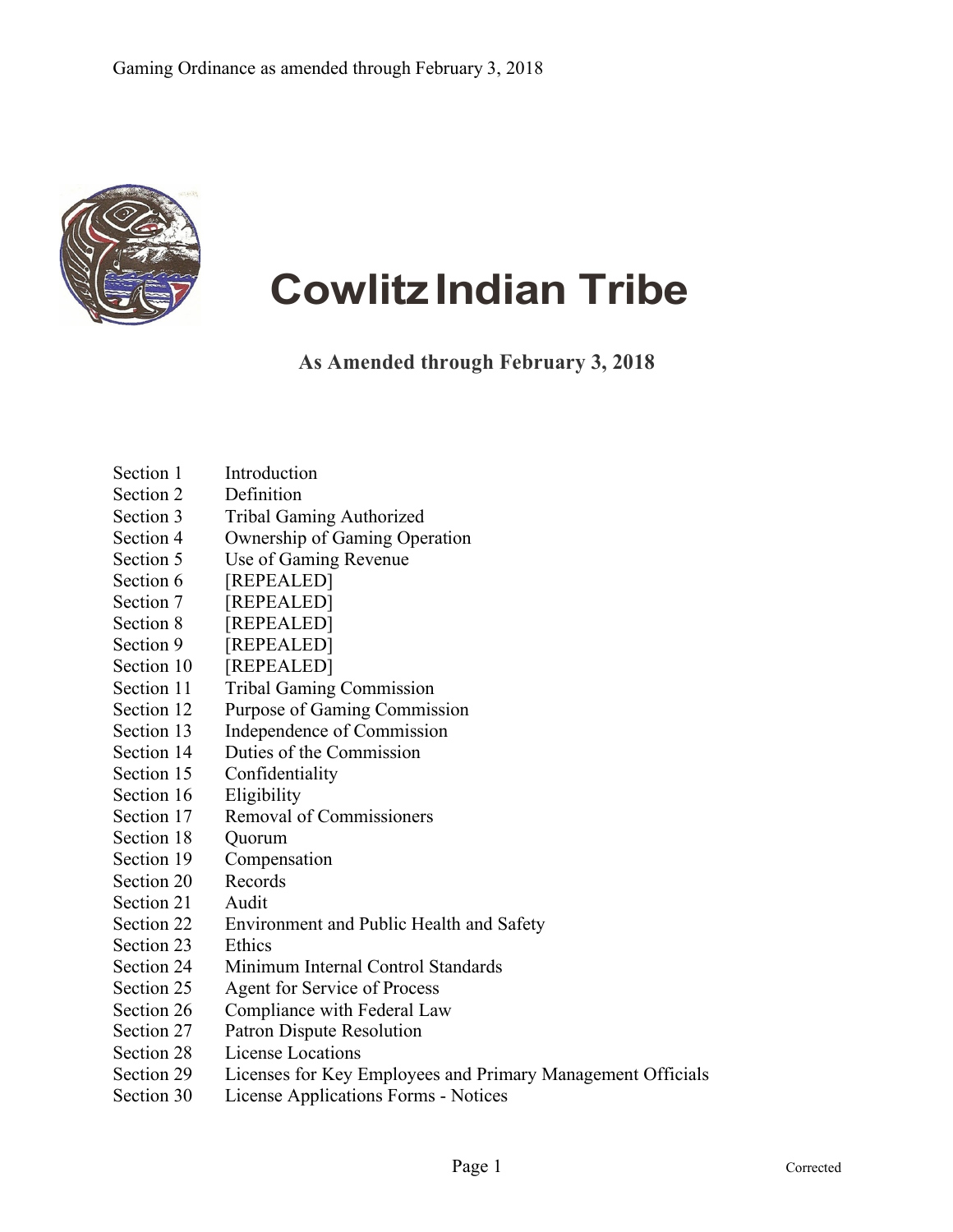Gaming Ordinance as amended through February 3, 2018

- Section 31 Licensee Fees
- Section 32 Fingerprints
- Section 33 Background Investigations
- Section 34 Procedures for Conducting a Background Check on Applicants
- Section 35 Eligibility Determination
- Section 36 Procedures for Forwarding Applications and Reports to the National Indian Gaming Commission
- Section 37 Report to the National Indian Gaming Commission
- Section 38 Granting a Gaming License
- Section 39 License Suspension
- Section 40 Licenses for Vendors
- Section 41 Submission of a Vendor License Application
- Section 42 Contents of the Vendor License Application
- Section 43 Vendor Background Investigation
- Section 44 Vendor License Fee
- Section 45 Vendor Background Investigation Report
- Section 46 Repeal

**Section 1. Introduction.** The Tribal Council empowered by the Tribe's Constitution to enact ordinances, hereby enacts this ordinance in order to govern Class II and Class III gaming operations on the Tribe's Indian Lands.

**Section 2. Definitions.** Unless a different meaning is clearly indicated in this Ordinance, the terms used herein shall have the same meaning as defined in the Indian Gaming Regulatory Act of 1988 (IGRA), 25 U.S.C. § 2701 *et seq*., and its regulations, 25 C.F.R. § 500 *et seq*. Specifically:

- $(A)$ "Board of Directors" means the Tribal Gaming Board of Directors, who shall serve as primary management officials in overseeing the general manager or management contractor and the day-to-day non-regulatory aspects of the gaming operation.
- (B) "Commission" means the Tribal Gaming Commission established to perform regulatory oversight and to monitor compliance with Tribal, Federal, and applicable State regulations.
- $(C)$ "Class I gaming" means social games solely for prizes of minimal value or traditional forms of Indian gaming engaged in by individuals as a part of, or in connection with, tribal ceremonies or celebrations.
- (D) "Class II gaming" means:
	- $(1)$ The game of chance commonly known as bingo (whether or not electronic, computer, or other technologic aids are used in connection therewith):
		- (a) Which is played for prizes, including monetary prizes, with cards bearing numbers of other designations,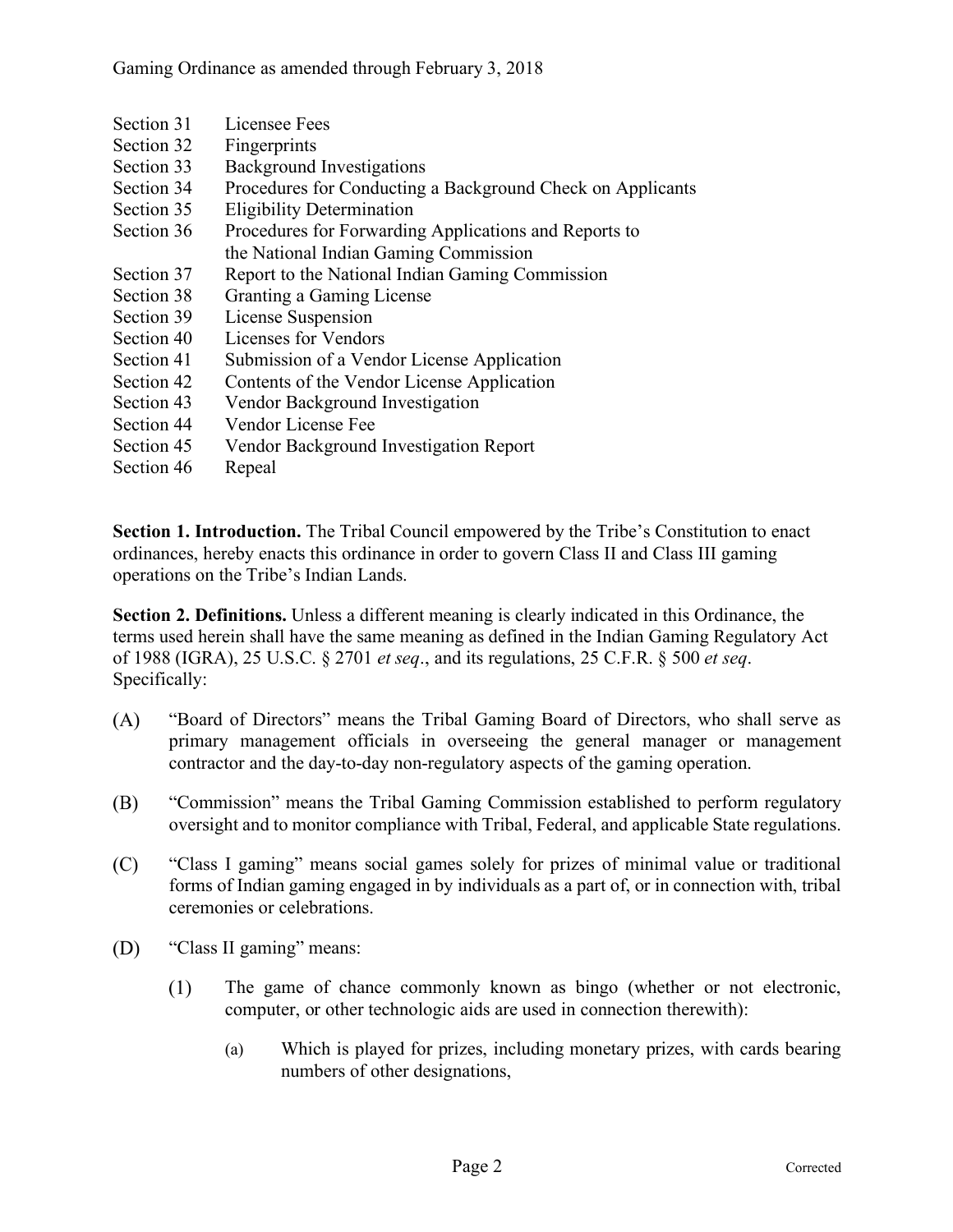- (b) In which the holder of the card covers such numbers or designations when objects, similarly numbered or designated, are drawn or electronically determined, and
- (c) In which the game is won by the first person covering a previously designated arrangement of numbers or designations on such cards, including (if played in the same location) pull-tabs, lotto, punch boards, tip jars, instant bingo, and other games similar to bingo, and
- $(2)$ Card games that:
	- (a) Are explicitly authorized by the laws of the State, or
	- (b) Are not explicitly prohibited by the laws of the State and are played at any location in the State, but only if such card games are played in conformity with those laws and regulations (if any) of the State regarding hours or periods of operation of such card games or limitations on wagers or pot sizes in such card games.
- $(3)$ The term "class II gaming" does not include:
	- (a) Any banking card games, including baccarat, chemin de fer, or blackjack (21), or
	- (b) Electronic or electromechanical facsimiles of any game of chance or slot machines of any kind.
- $(E)$ "Class III gaming" means all forms of gaming that are not class I gaming or class II gaming.
- $(F)$ "Commissioner" means a Tribal Gaming Commissioner.
- $\left( G\right)$ "Compact" means a Tribal-State Compact concerning class III gaming under 25 USC Sec. 2710(d).
- "Directly related to means" an individual residing in the same household who is related as  $(H)$ a spouse, child, parent, grandparent, grandchild or sibling.
- "Director" means a Member of the Tribal Gaming Board of Directors. (I)
- "Elders Tribunal" means the tribunal established in Title 19 of the Cowlitz Tribal Code.  $(J)$
- "Key Employee" means:  $(K)$ 
	- $(1)$ A person who performs one or more of the following functions:
		- (a) Bingo caller;
		- (b) Counting room supervisor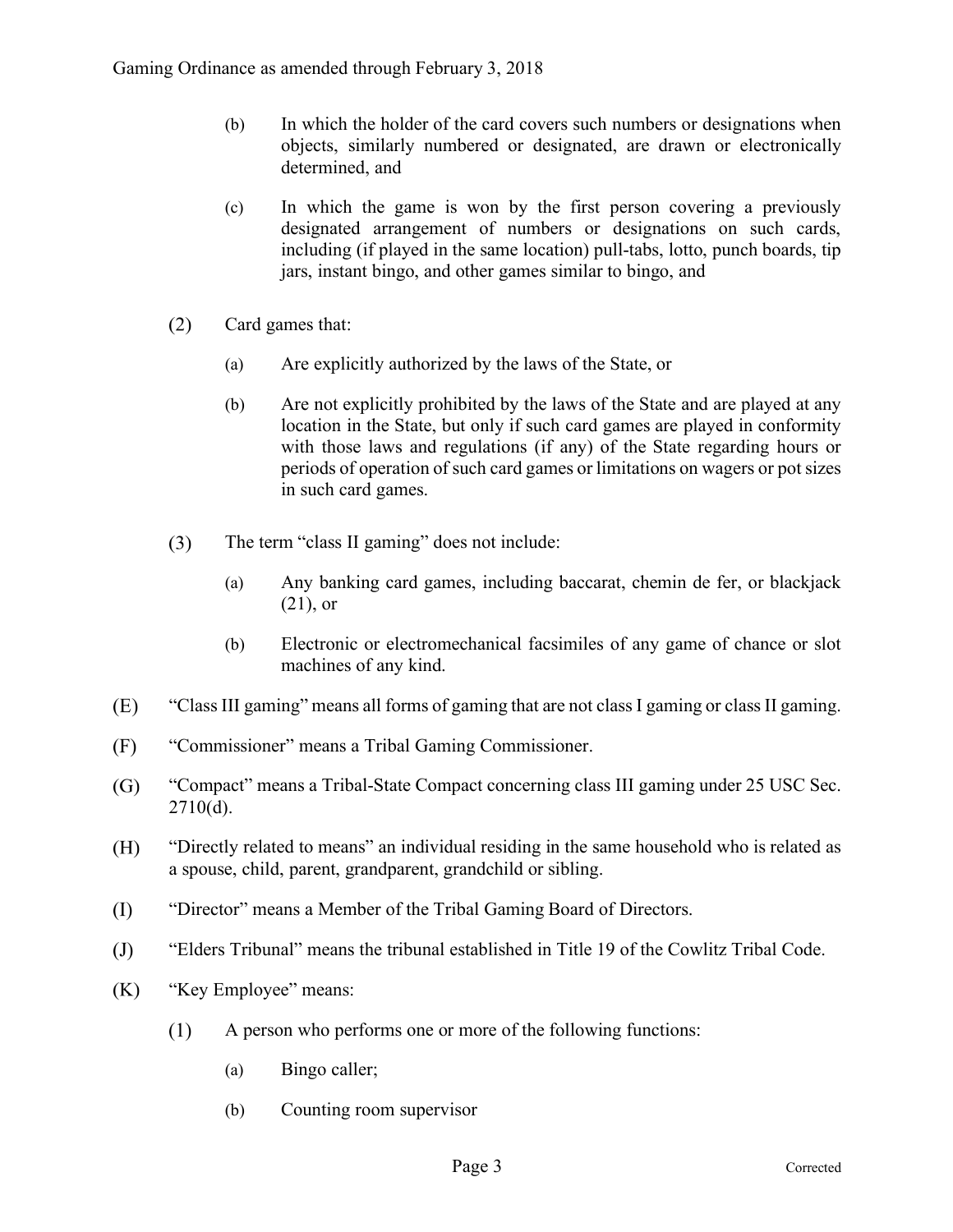- (c) Chief of security;
- (d) Custodian of gaming supplies or cash;
- (e) Floor manager;
- (f) Pit boss;
- (g) Dealer;
- (h) Croupier;
- (i) Approver of credit; or
- (j) Custodian of gambling devices including persons with access to cash and accounting records within such devices; or
- $(k)$  Any other person designated by the Tribe as a Key Employee.
- $(2)$ If not otherwise included, any other person whose total cash compensation is in excess of \$50,000 per year; or
- $(3)$ If not otherwise included, the four most highly compensated persons in the gaming operation.
- $(L)$ "Net Revenues" means gross gaming revenues of the gaming operation less
	- $(1)$ Amounts paid out as, or paid for, prizes; and
	- $(2)$ Total gaming-related operating expenses, excluding management fees.
- $(M)$ "Primary Management Official" means
	- $(1)$ The person (s) having management responsibility for a management contract;
	- $(2)$ Any person who has authority:
		- (a) To hire and fire employees; or
		- (b) To set up working policy for the gaming operation; or
		- (c) The chief financial officer or other person who has financial management responsibility: or
		- (d) Any other person designated by the Tribe as a Primary Management Official.
- "Tribe" means the Cowlitz Indian Tribe. $(N)$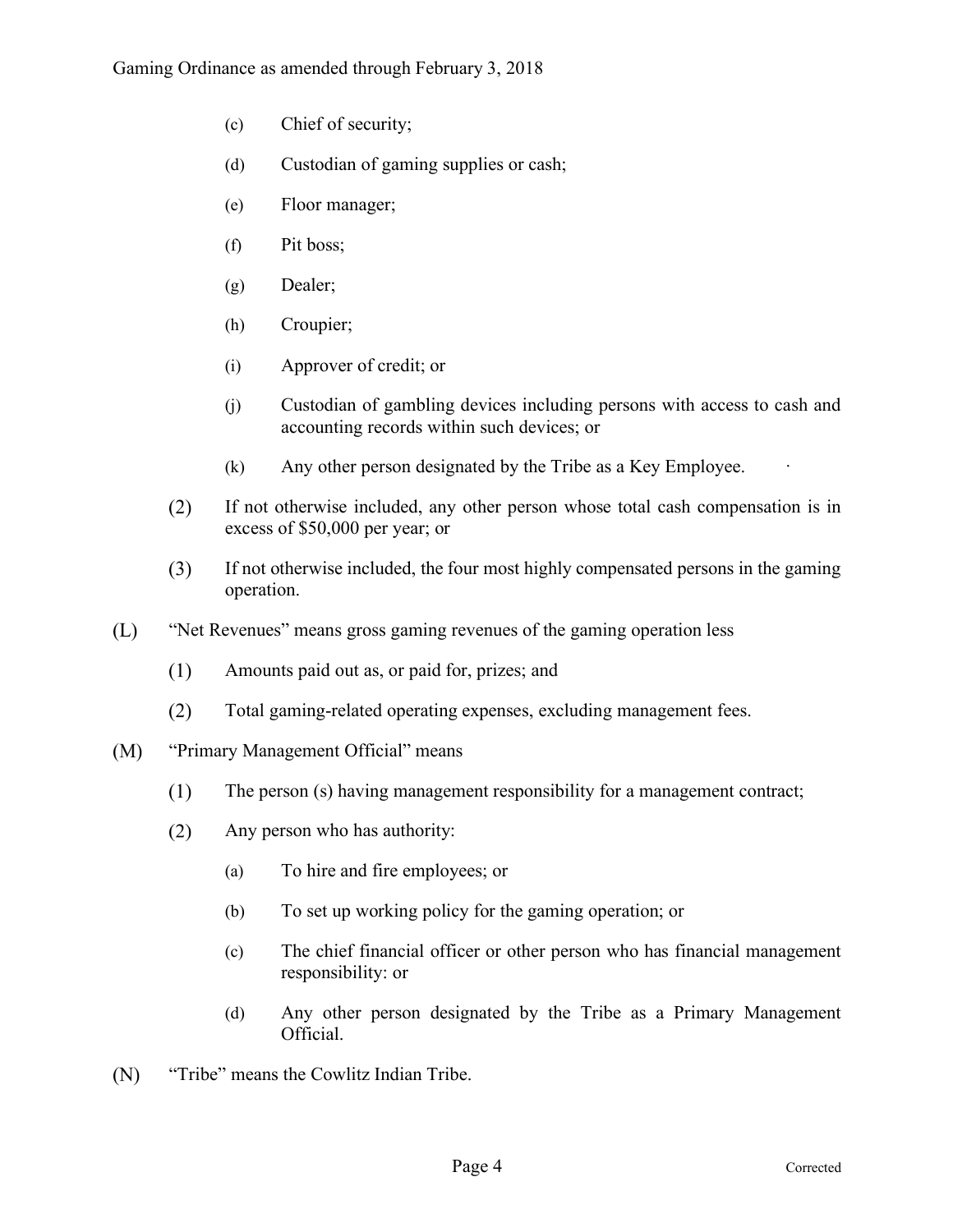- $(O)$ "Tribe's Indian Lands" means:
	- All lands within the limits of the Cowlitz Indian reservation; or  $(1)$
	- $(2)$ Any lands title to which is either held in trust by the United States for the benefit of the Tribe or individual member of the Tribe, or held by the Tribe or individual member of the Tribe subject to restriction by the United States against alienation and over which the Tribe exercises governmental power, including but not limited to, certain land for which the Tribe has submitted a fee-to-trust application and which the Tribe intends to use for the development of a gaming facility as allowable under 25 U.S.C. 2719(b)(1)(B), provided that this certain land will not be deemed the 'Tribe's Indian Lands' until such time as the United States has acquired trust title to it and the Tribe exercises governmental power over it. Said land is specifically described as follows:

#### PARCEL I

BEGINNING at the intersection of the West line of Primary State Highway No. 1 and the East line of the Southeast quarter of Section 5, Township 4 North, Range 1 East of the Willamette Meridian, Clark County, Washington; thence Northerly along said West line of Primary State Highway No. 1 a distance of 1307.5 feet to the Point of Beginning of this description; thence West 108.5 feet to an angle point thereon; thence Northerly along the fence 880.5 feet to the center line of a creek; thence Northerly along said creek 443 feet to the West line of Primary State Highway No. 1; thence Southerly along said West line of Highway to the Point of Beginning.

EXCEPT that portion conveyed to the State of Washington by Auditor's File Nos. G 450664 and G 147358.

PARCEL II

That portion of the following described land lying West of the Westerly line of Interstate 5, formerly known as Pacific Highway, in Section 9, Township 4 North, Range 1 East of the Willamette Meridian, Clark County, Washington.

The North half of the Southwest quarter of the Northwest quarter and the South half of the Northwest quarter of the Northwest quarter of Section 9, Township 4 North, Range 1 East of the Willamette Meridian, Clark County, Washington.

EXCEPT any portion lying within NW 31st Avenue.

ALSO EXCEPT that portion thereof acquired by the State of Washington by deed recorded under Auditor's File Nos. G 140380 and D 95767.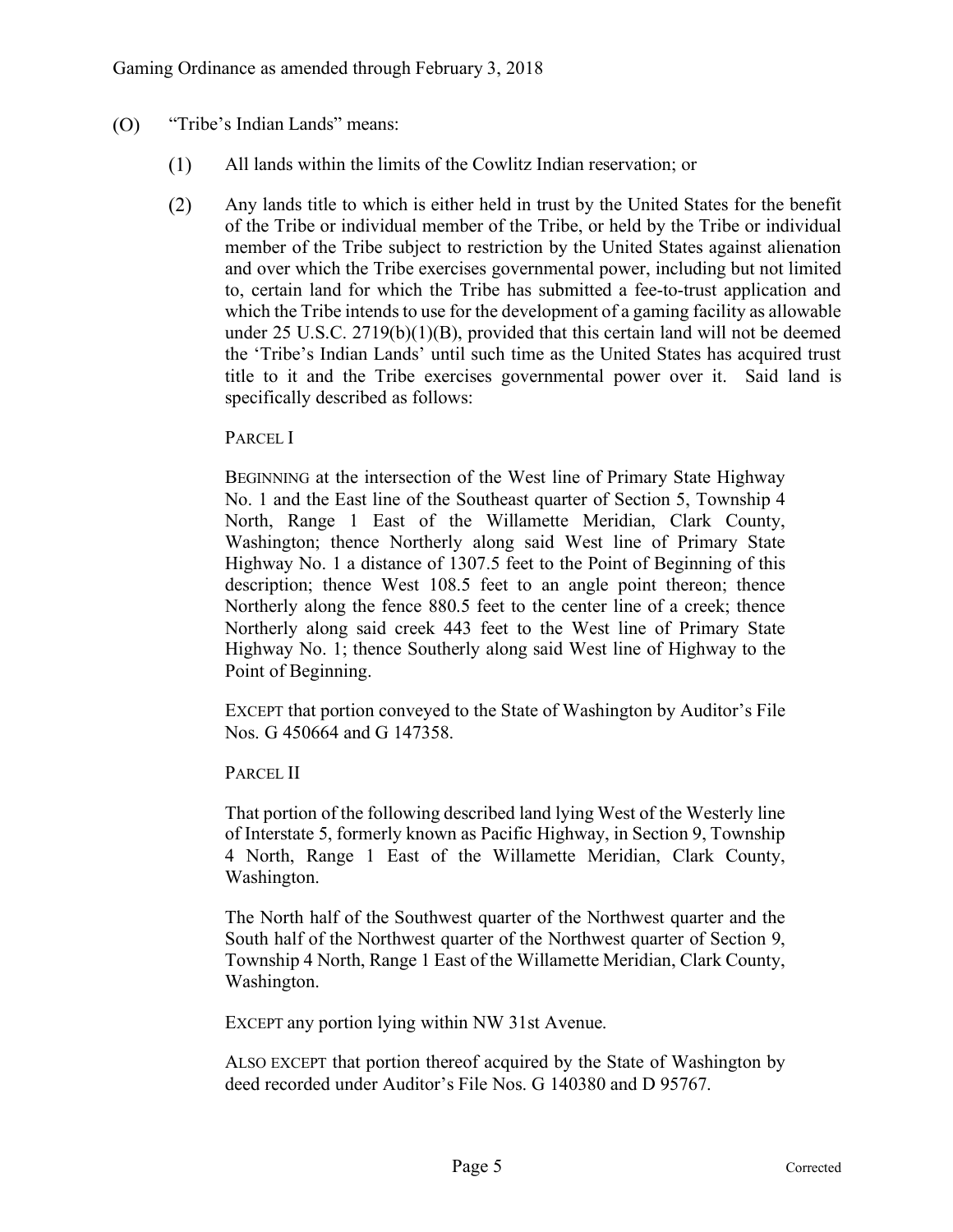PARCEL III

BEGINNING at the Northwest corner of the Northeast quarter of the Northeast quarter of Section 8, Township 4 North, Range 1 East of the Willamette Meridian, Clark County, Washington; and running thence East 390 feet to the Point of Beginning; thence East 206 feet; thence South 206 feet; thence West 206 feet; and thence North to the Point of Beginning.

EXCEPT that portion lying within the right of way of NW 3l9th Street.

PARCEL IV

All that part of the Southeast quarter of Section 5, Township 4 North, Range l East of the Willamette Meridian, Clark County, Washington, lying West of Primary State Road No. 1 (Pacific Highway).

EXCEPT the Henry Ungemach tract recorded in Volume 76 of Deeds, page 33, records of Clark County, Washington, described as follows:

BEGINNING at a point 19.91 chains North of the Southwest corner of said Southeast quarter; thence East 13.48 chains to creek; thence Northerly along creek to North line of said Southeast quarter at a point 6.66 chains West of the Northeast corner thereof; thence West to Northwest corner of said Southeast quarter; thence South 19.91 chains to the Point of Beginning.

ALSO EXCEPT the John F. Anderson tract as conveyed by deed recorded under Auditor's File No. F 38759, records of Clark County, Washington, described as follows:

BEGINNING at the Northwest corner of the Southwest quarter of the Southeast quarter of Section 5, Township 4 North, Range 1 East of the Willamette Meridian, Clark County, Washington; and running thence East 514 feet; thence Southerly 340 feet; thence Northwesterly 487 feet to a point 196 feet due South of the Point of Beginning; thence North to the Point of Beginning.

ALSO EXCEPT that tract described as follows:

BEGINNING at a point 26 rods and 9 feet West of the Southeast corner of Section 5, Township 4 North, Range 1 East of the Willamette Meridian, Clark County, Washington; and running thence West 20 rods to County Road; thence North 182 feet; thence East 20 rods; thence South 182 feet to the Point of Beginning.

ALSO EXCEPT a certain reserved tract described as follows:

BEGINNING at the intersection of the West line of Primary State Highway No. 1 (Pacific Highway) and the East line of the Southeast quarter of said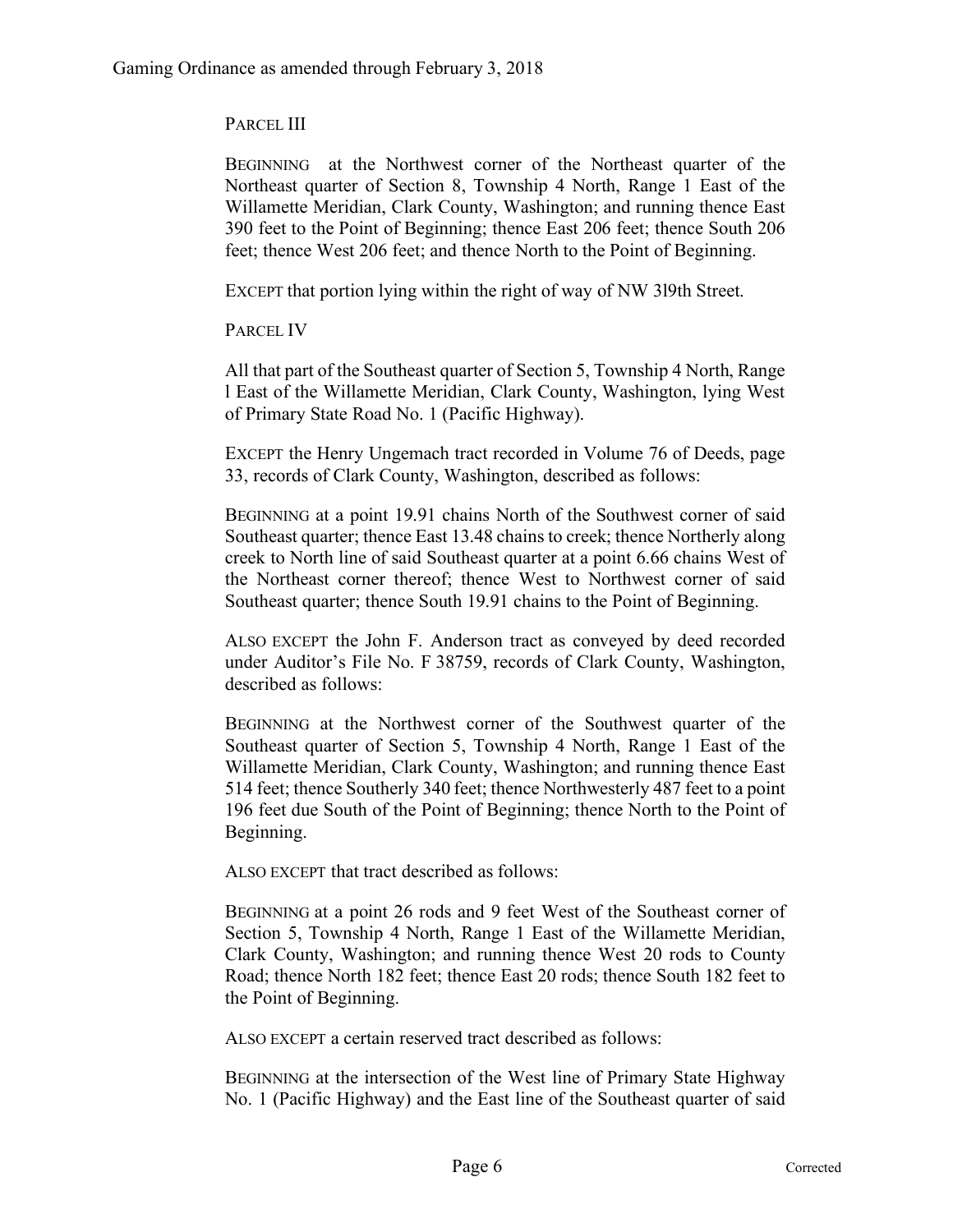Section 5, Township 4 North, Range 1 East of the Willamette Meridian, Clark County, Washington; thence Northerly along said West line of Primary State Highway No. 1, a distance of 1307.5 feet to the True Point of Beginning of this description; thence West 108.5 feet to an angle point therein; thence Northerly along fence 880.5 feet to center line of creek; thence Northeasterly along said creek 443 feet, more or less, to the West line of Primary State Highway No. 1, thence Southerly along said West line of highway to the True Point of Beginning.

ALSO EXCEPT that portion thereof lying within Primary State Highway No. 1 (SR-5) as conveyed to the

State of Washington by deed recorded under Auditor's File Nos. G 458085, G 143553 and D 94522. ALSO EXCEPT any portion lying within NW 319th Street and Primary State Highway No. 1.

PARCEL V

A portion of the Northwest quarter of the Northeast quarter of Section 8, Township 4 North, Range 1 East of the Willamette Meridian, Clark County, Washington, described as follows:

BEGINNING at the Northwest corner of the Northeast quarter of Section 8; thence South along the West line of the Northeast quarter of said Section 8, 1320 feet, more or less, to the Southwest corner of the Northwest quarter of said Northeast quarter; thence East along the South line to a point 830 feet West of the Southeast corner of the Northwest quarter of said Northeast quarter; thence North parallel with the East line of said Northeast quarter to a point 600 feet South of the North line of said Northeast quarter; thence East parallel with the North line of said Northeast quarter 370 feet; thence North parallel with the East line of said Northeast quarter 600 feet to the North line of said Section 8; thence West along the North line of said Section 8 to the Point of Beginning.

EXCEPT that portion lying within NW 319th Street.

ALSO EXCEPT the following described tract:

A portion of the Northwest quarter of the Northeast quarter of Section 8, Township 4 North, Range 1 East of the Willamette Meridian, Clark County, Washington, described as follows:

BEGINNING at the Northwest corner of the Northeast quarter of said Section 8; thence South along the West line of the Northeast quarter of said Section 8, 1320 feet, more or less, to the: southwest corner of the Northwest quarter of said Northeast quarter; thence East along the South line to a point 830 feet West of the Southeast corner of the Northwest quarter of said Northeast quarter; thence North, parallel with the East line of said Northeast quarter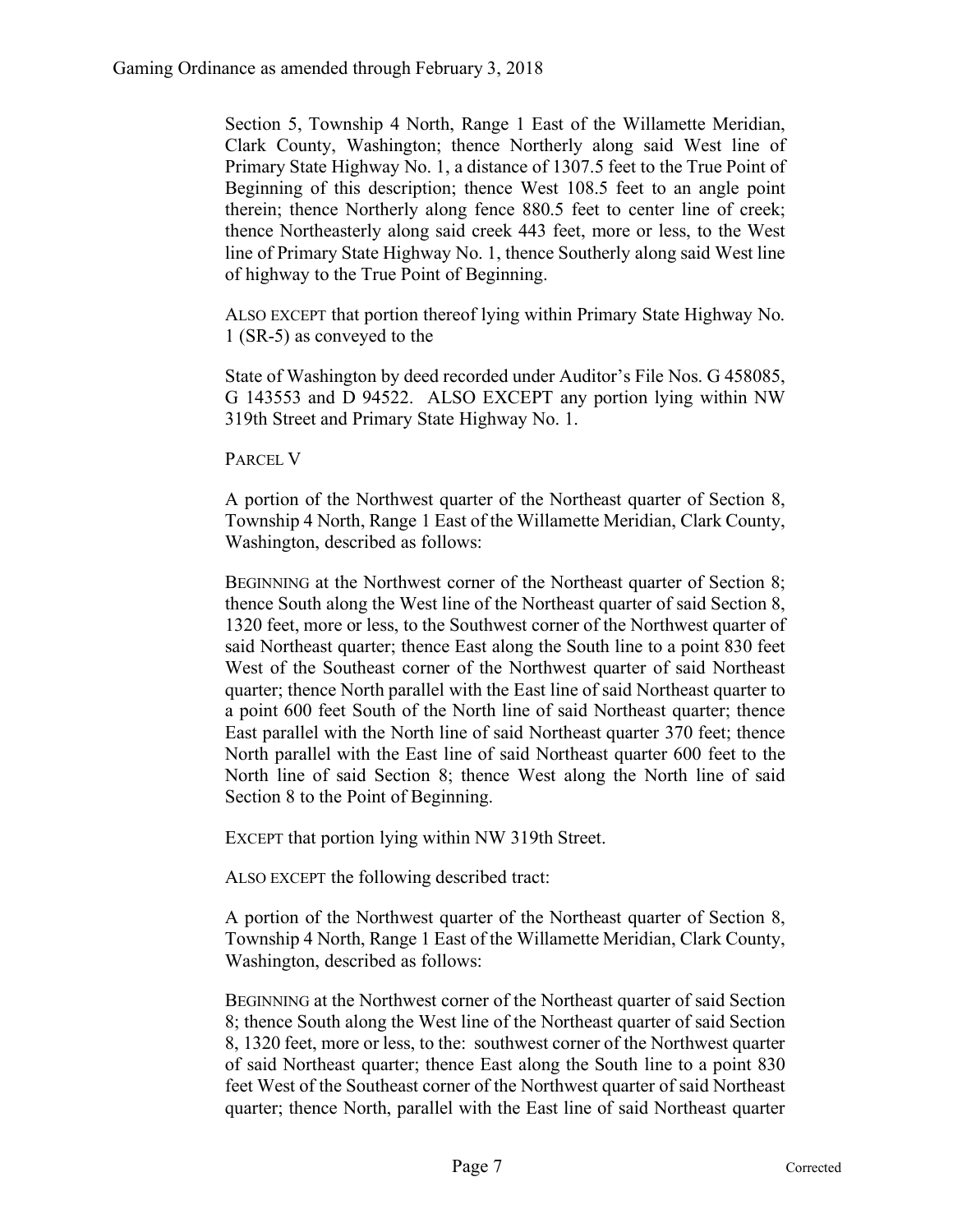to a point 600 feet South of the North line of said Northeast quarter; thence East, parallel with the North line of said Northeast quarter, 370 feet, said point being the True Point of Beginning of the tract herein described; thence West parallel with the North line of said Northeast quarter, a distance of 457 feet; thence North parallel with the West line of said Northeast quarter, a distance of 240 feet; thence East parallel with the North line of said Northeast quarter, a distance of 157.0 feet; thence North, parallel with the West line of said Northeast quarter, a distance of 360 feet, more or less, to the North line of said Northeast quarter; thence East, along said North line, a distance of 300 feet; thence South, parallel with the West line of said Northeast quarter, a distance of 600 feet, more or less, to the True Point of Beginning.

PARCEL VI

A portion of the Northwest quarter of the Northeast quarter of Section 8, Township 4 North, Range 1 East of the Willamette Meridian, Clark County, Washington, described as follows:

BEGINNING at the Northwest corner of the Northeast quarter of said Section 8; thence South along the West line of the Northeast quarter of said Section 8, 1320 feet, more or less, to the Southwest corner of the Northwest quarter of said Northeast quarter; thence East along the South line to a point 830 feet West of the Southeast corner of the Northwest quarter of said Northeast quarter; thence North, parallel with the East line of said Northeast quarter to a point 600 feet South of the North line of said Northeast quarter; thence East, parallel with the North line of said Northeast quarter 370 feet to a point, said point being the True Point of Beginning of the tract herein described; thence West, parallel with the North line of said Northeast quarter, a distance of 457 feet; thence North, parallel with the West line of said Northeast quarter, a distance of 240 feet; thence East, parallel with the North line of said Northeast quarter, a distance of 157.0 feet; thence North, parallel with the West line of said Northeast quarter, a distance of 360 feet, more or less, to the North line of said Northeast quarter; thence East, along said North line, a distance of 300 feet; thence South, parallel with the West line of said Northeast quarter, a distance of 600 feet, more or less, to the True Point of Beginning.

PARCEL VII

The East 830 feet of the Northwest quarter of the Northeast quarter of Section 8, Township 4 North, Range 1 East of the Willamette Meridian, Clark County, Washington.

EXCEPT the West 370 feet to the North 600 feet thereof.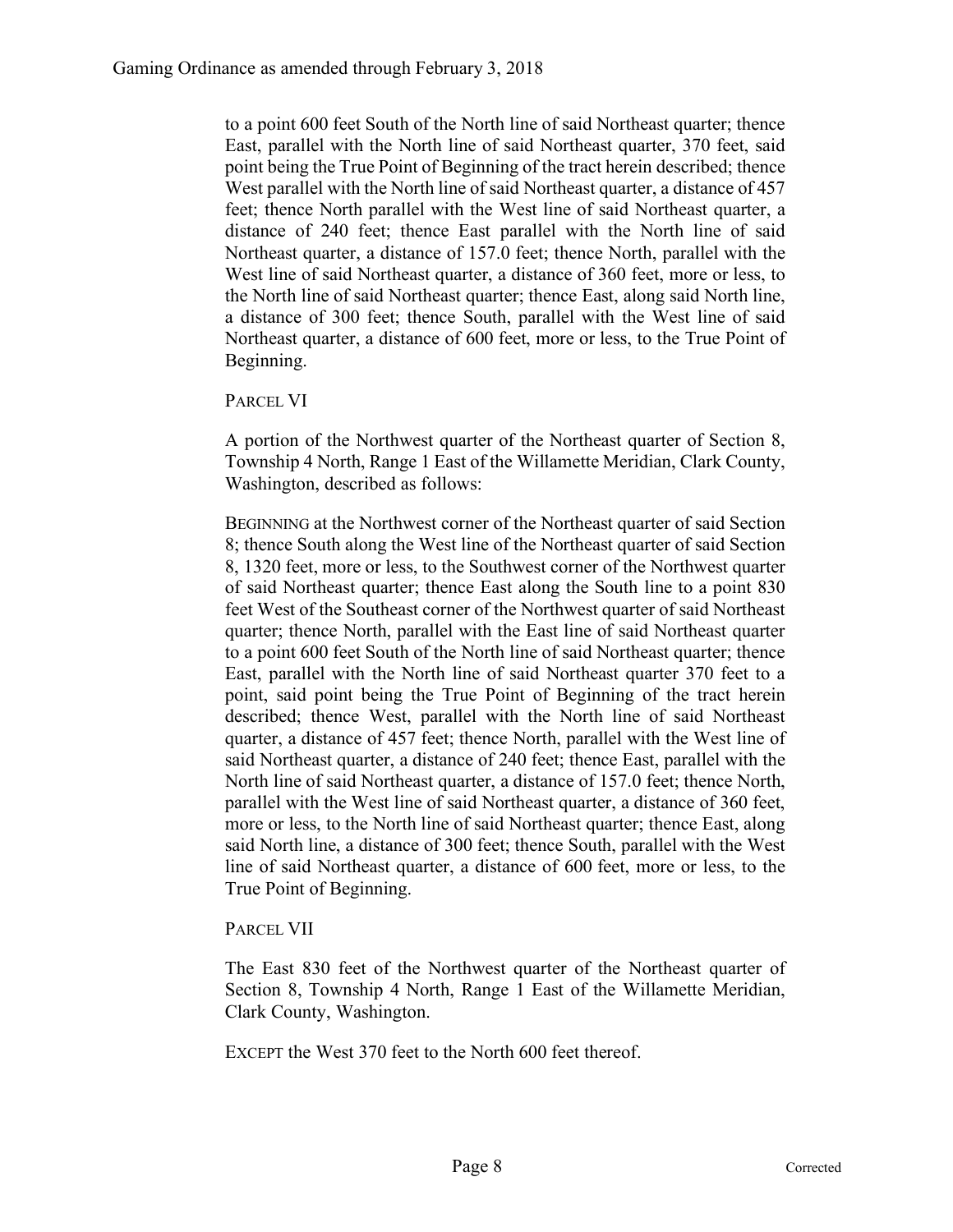ALSO EXCEPT that portion of the remainder thereof, lying within NW 319th Street.

PARCEL VIII

The Northeast quarter of the Northeast quarter of Section 8, Township 4 North, Range 1 East of the Willamette Meridian, Clark County, Washington.

EXCEPT that portion of said premises, described as follows:

BEGINNING at a point 612 feet East of the Northwest corner of said Northeast quarter of the Northeast quarter of said Section 8; thence South 191.0 feet; thence East 228.0 feet; thence North 191.0 feet; thence West 228.0 feet to the Point of Beginning.

EXCEPT that portion of said premises, described as follows:

BEGINNING at a point 390.0 feet East of the Northwest corner of said Northeast quarter of the Northeast quarter of said Section 8; thence East 206.00 feet; thence South 206.0 feet; thence West 206.0 feet; thence North 206.0 feet to the Point of Beginning.

EXCEPT that portion of said premises lying within Pekin Ferry County Road, and

EXCEPT that portion of said premises lying within County Road No. 25;

EXCEPT that portion conveyed to the State of Washington by deed recorded under Auditor's File Nos. G 143551 and G 499101.

EXCEPT that portion conveyed to the State of Washington for Interstate 5.

EXCEPT that portion conveyed to James Fisher and wife, by instrument recorded under Auditor's File No. G 669690, described as follows:

BEGINNING at the Southeast corner of the Northeast quarter of the Northeast quarter of Section 8, Township 4 North, Range 1 East of the Willamette Meridian, Clark County, Washington; thence North 200 feet; thence West 435 feet; thence South 200 feet to a point on the South line of the Northeast quarter of the Northeast quarter of said Section; thence East 435 feet to the Point of Beginning.

PARCEL IX

That portion of the Northeast quarter of the Northeast quarter of Section 8, Township 4 North, Range 1 East of the Willamette Meridian, Clark County, Washington, described as follows: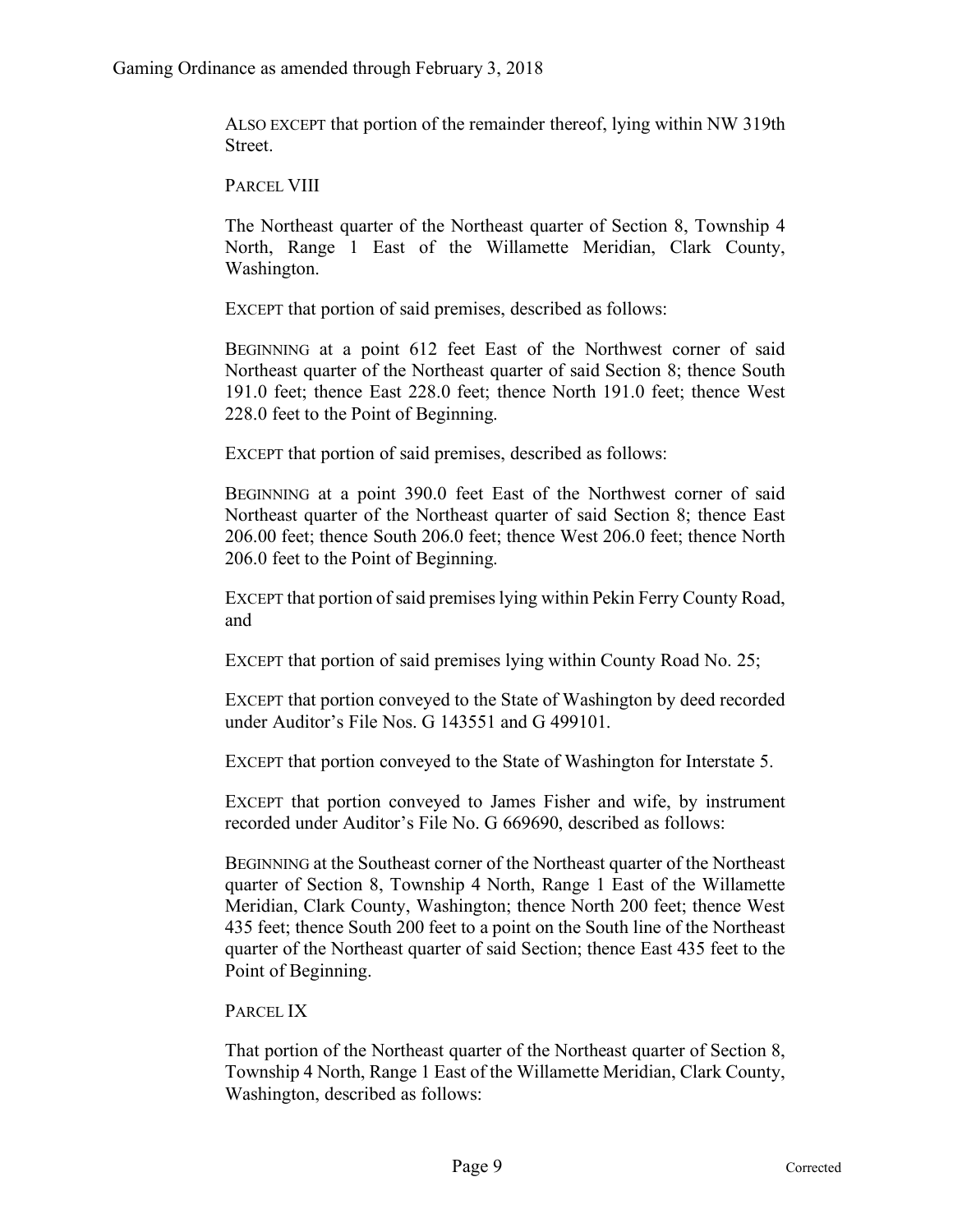BEGINNING at a point 612 feet East of the Northwest corner of the Northeast quarter of the Northeast quarter of Section 8, Township 4 North, Range 1 East of the Willamette Meridian, Clark County, Washington; thence South 191 feet; thence East 228 feet; thence North 191 feet; thence West 228 feet to the Point of Beginning.

EXCEPT County Roads.

ALSO EXCEPT that portion thereof conveyed to the State of Washington by deed recorded under Auditor's File Nos. G 500929 and G 143551.

**Section 3. Tribal Gaming Authorized.** Class II and Class III gaming is hereby authorized on the Tribe's Indian Lands.

**Section 4. Ownership of Gaming Operation.** The Tribe shall have the sole proprietary interest in and responsibility for the conduct of any gaming operation authorized by this ordinance.

#### **Section 5. Use of Gaming Revenue.**

- $(A)$ Net revenues from tribal gaming shall be used only for the following purposes:
	- $(1)$ To fund tribal government operations and programs;
	- $(2)$ To provide for the general welfare of the Tribe and its members;
	- $(3)$ To promote tribal economic development;
	- $(4)$ To donate to charitable organizations; or
	- $(5)$ To help fund operations of local government agencies.
- (B) If the Tribe elects to make per capita payments to tribal members, it shall authorize such payments only in accordance with a revenue allocation plan submitted to and approved by the Secretary of the Interior under 25 U.S.C. § 2710(b)(3).
- $(C)$ The Tribe shall ensure that the interests of minors and other legally incompetent persons who are entitled to receive any per capita payments under a Tribal per capita payment plan are protected and preserved, and that the per capita payments are disbursed to the parents or legal guardian of such minors or legal incompetents in such amounts as may be necessary for the health, education, or welfare of the minor or other legally incompetent person, under a plan approved by the Tribal Council and the Secretary of the Interior.

#### **Section 6. [REPEALED]**

#### **Section 7. [REPEALED]**

**Section 8. [REPEALED]**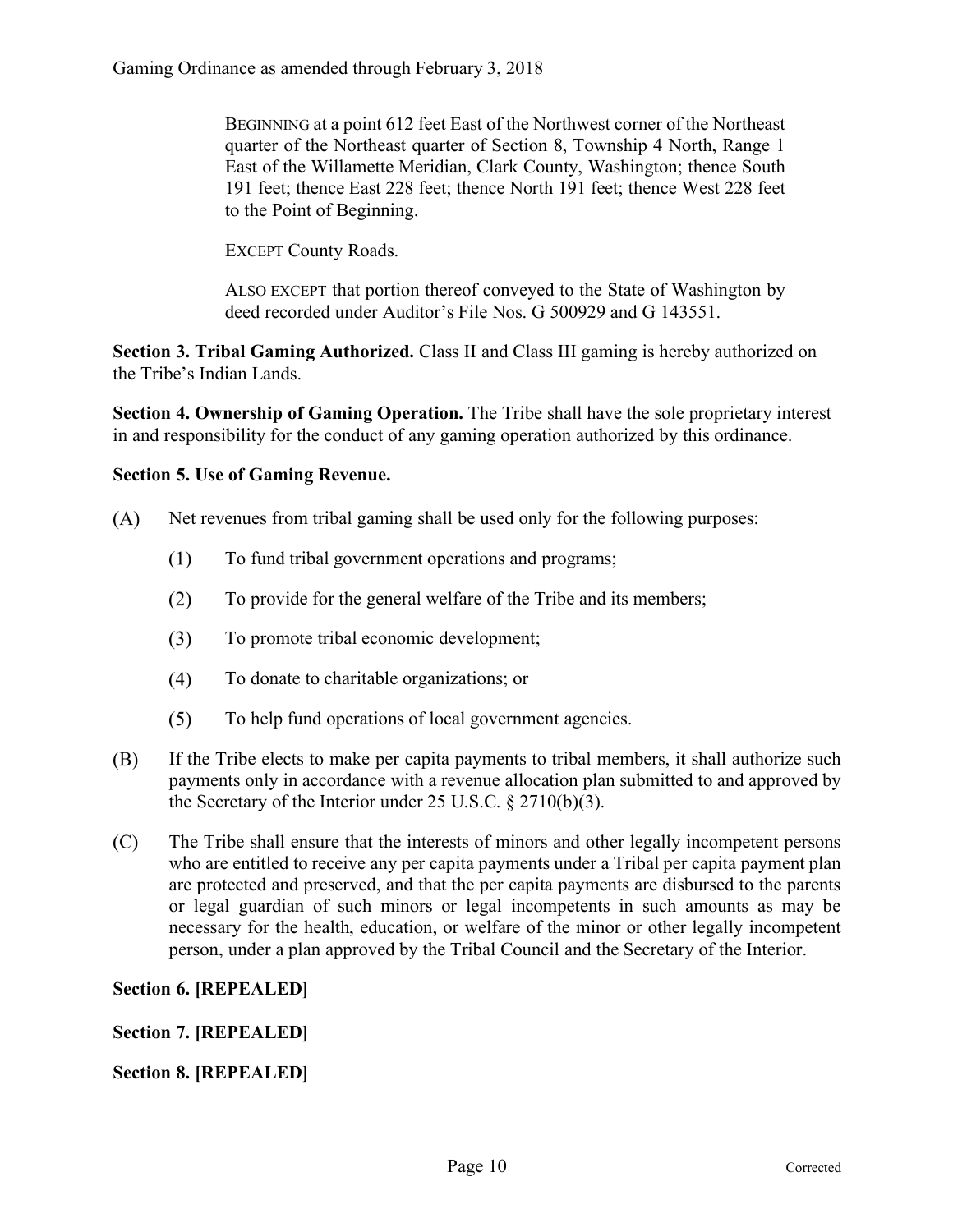#### **Section 9. [REPEALED]**

#### **Section 10. [REPEALED]**

**Section 11. Tribal Gaming Commission.** There is hereby established a Tribal Gaming Commission whose duty it is to regulate tribal gaming operations. The Tribal Gaming Commission shall consist of five (5) Commissioners appointed by the Tribal Council. The Commissioners shall select a Chairperson, Vice-Chairperson, and other officers as they determine.

Terms of office for Commissioners shall be as follows: one member shall be appointed for an initial term ending five years following commencement of gaming operations by the Tribe; Two members shall be appointed for an initial term ending six years following commencement of gaming operations by the Tribe; Two members shall be appointed for an initial term ending seven years following commencement of gaming operations by the Tribe. Subsequent members shall be appointed for three year terms. Members may be reappointed for one or more successive terms.

The minimum requirements for appointment as a member of the Tribal Gaming Commission shall include a basic knowledge of gaming management, business, finance, or law. Commissioners must satisfy the suitability standards set forth for key employees and primary management officials set forth in this Ordinance. Such background investigations shall be performed under the direction of the Tribal Council or designated official.

**Section 12. Purpose of Gaming Commission.** The purpose of the Tribal Gaming Commission is regulatory, not managerial. The Commission will conduct oversight to ensure compliance with Tribal, Federal, and, if applicable, State laws and regulations. The Commission will serve as the licensing authority for individuals employed in the gaming operation and will administer background investigations as part of the licensing process. The Commission will also have a role in monitoring compliance with the internal control standards for the gaming operation and in tracking revenues. In order to carry out its regulatory duties, the Commission shall have unrestricted access to all areas of the gaming operation and to all records. The Commission shall have authority to take enforcement actions, including suspension or revocation of an individual gaming license when appropriate.

**Section 13. Independence of Commission.** The Tribe recognizes the importance of an independent Tribal Gaming Commission in maintaining a well-regulated gaming operation. The Commission shall be and act independently and autonomously from the Tribal Council in all matters within its purview. In order to assure a regular and stable funding source for the Tribal Gaming Commission, not less than thirty-five one hundredths of one percent (0.35%) of Gross Gaming Revenue from any gaming operation shall be dedicated to the budget of the Commission. No prior or subsequent review by the Tribal Council of any actions of the Commission shall be required or permitted except as otherwise explicitly provided in this Ordinance. To avoid potential conflicts of interest between the operation and regulation of the gaming facility, the Tribe hereby finds that, at minimum:

 $(A)$ No member of the Tribal Gaming Board of Directors may serve on the Tribal Gaming Commission;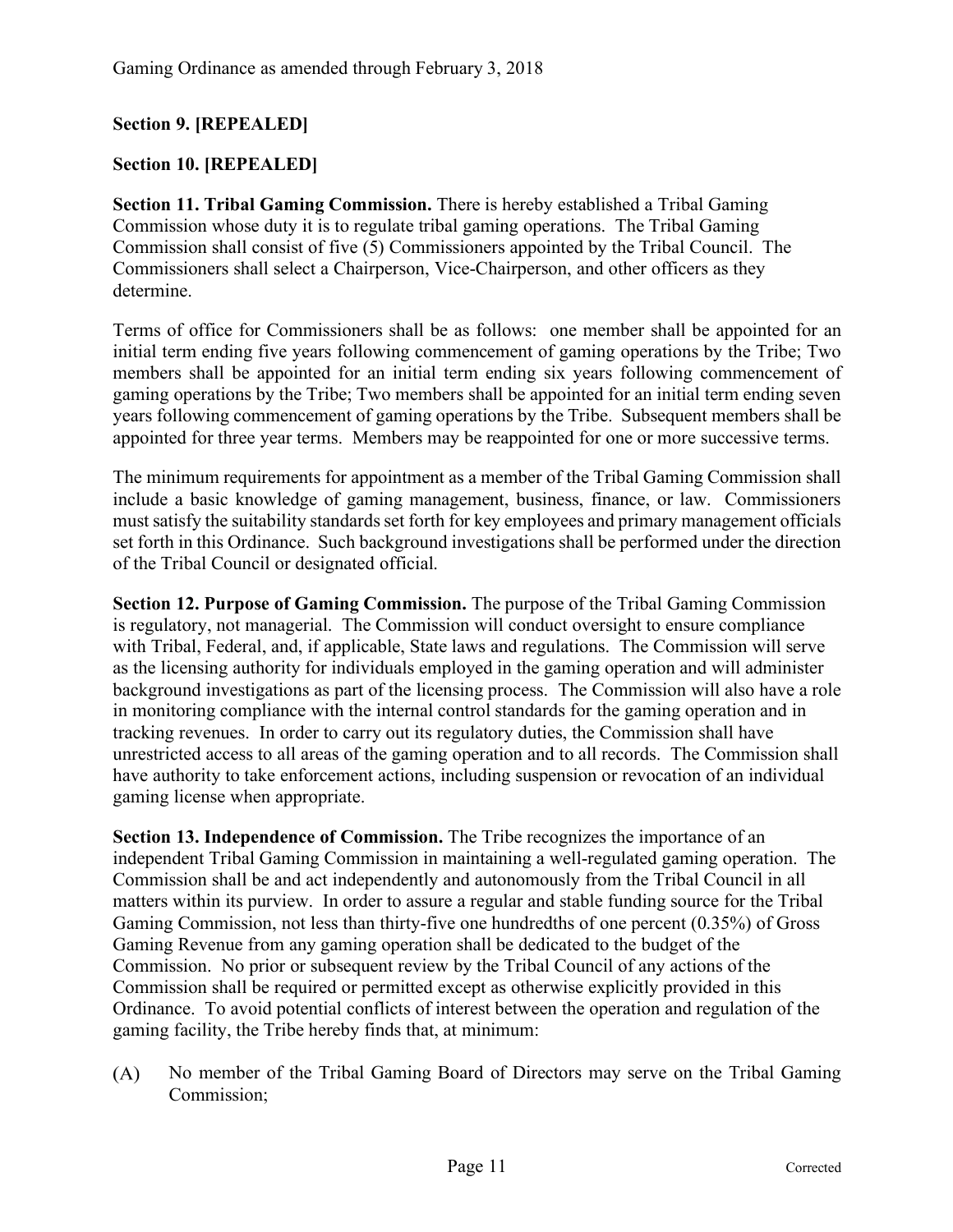- (B) No person directly related to any Tribal Gaming Director member may serve on the Tribal Gaming Commission without a written waiver of this section by the Tribal Council; and
- $(C)$ Commissioners are prohibited from gambling in the facility.

**Section 14. Duties of the Commission.** The Tribal Gaming Commission shall:

- $(A)$ Conduct or cause background investigations to be conducted on, at a minimum, primary management official, key employees and service suppliers;
- (B) Review and approve all investigative work conducted;
- $(C)$ Report results of background investigations to the State and the NIGC as required by IGRA;
- (D) Obtain and process fingerprints, or designate a law enforcement agency to obtain and process fingerprints;
- (E) Make suitability determinations;
- $(F)$ Issue gaming licenses to management officials and employees of the operation, and service suppliers consistent with the suitability determination;
- $(G)$ Inspect, examine and monitor all gaming activities, and have immediate access to review, inspect, examine, photocopy and audit all records of the gaming establishment;
- $(H)$ Ensure compliance with all Tribal, State, and Federal laws, rules, and regulations regarding Indian gaming;
- (I) Investigate any suspicion of wrongdoing associated with any gaming activities;
- $(J)$ Hold hearings on patron and/or employee complaints, in compliance with procedures established in the Compact, the management agreement, the gaming ordinance and other Tribal gaming regulations;
- $(K)$ Comply with any and all reporting requirements under the IGRA, the Compact to which the Tribe is a party, and any other applicable law;
- (L) Promulgate and issue regulations necessary to comply with the NIGC's Minimum Internal Control Standards (MICS);
- $(M)$ Promulgate and issue regulations on the levying of fees associated with gaming license applications;
- $(N)$ Promulgate and issue regulations on the levying of fines and/or suspension or revocation of gaming licenses for violations of the gaming ordinance, or any other Tribal, Federal, or State, if applicable, gaming regulations;
- $(0)$ Promulgate and issue licensing regulations.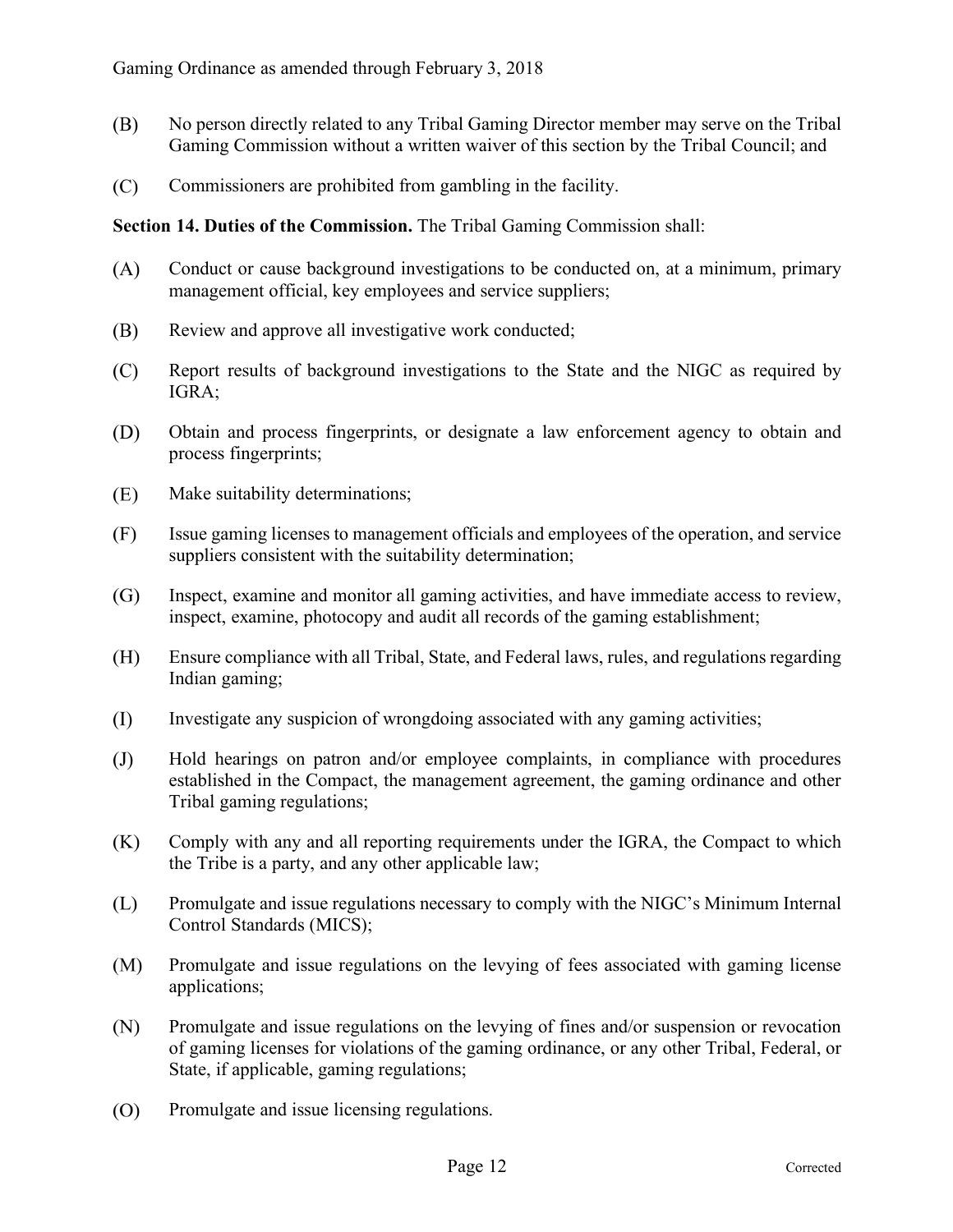- $(P)$ Employ such persons as are necessary to carry out the duties of the Gaming Commission, including but not limited to gaming inspectors; and
- (Q) Perform such other duties the Commission deems appropriate for the proper regulation of the Tribal gaming operation.

**Section 15. Confidentiality.** The Gaming Commission shall ensure that all records and information obtained as a result of an employee background investigation shall remain confidential and shall not be disclosed to persons who are not directly involved in the licensing process. Under no circumstances shall information obtained during the course of an employee background investigation be disclosed to members of management, human resource personnel or others employed by the tribal gaming operation.

This Section does not apply to requests from or the furnishing of such information or records to any Tribal, Federal or State law enforcement, regulatory or judicial agency, or for the use of such information or records by the Commission and staff in the performance of their official duties.

**Section 16. Eligibility.** The following persons are not eligible to serve as Tribal Gaming Commissioners: employees of the gaming operation, while serving as such; gaming contractors (including any principal of a management or other contracting company); persons directly related to any of the above without a written waiver of this section by the Tribal Council; persons ineligible to be key employees or primary management officials.

**Section 17. Removal of Commissioners.** The independence of the Tribal Gaming Commission is essential to a well-regulated gaming operation. For that reason, Commissioners· may only be removed from office by the Tribal Council prior to the expiration of their respective terms for neglect of duty, misconduct, malfeasance, or other acts that would render a commissioner unqualified for his/her position. Any allegations of neglect of duty, misconduct, malfeasance, or other acts that would render him or her unqualified for his/her position must be substantiated by a preponderance of the evidence. Commissioners will be given an opportunity to provide evidence rebutting the grounds for their proposed removal before the removal is decided. Commissioners may appeal their removal to the Elders Tribunal. A vote of the Elders Tribunal on the validity of the removal shall be final and not subject to further appeal. A wrongful removal shall entitle the affected Commissioner to compensation for expenses incurred in an appeal and any pay withheld.

**Section 18. Quorum.** A majority of the Commission shall constitute a quorum. The concurrence of a majority of the Commissioners appointed to the Commission shall be required for any final determination by the Commission. The Commission may act in its official capacity even if there are vacancies on the Commission.

**Section 19. Compensation.** Tribal Gaming Commissioners shall be compensated at a level determined by the Tribal Council.

**Section 20. Records.** The Commission shall keep a written record of all its meetings.

**Section 21. Audit.**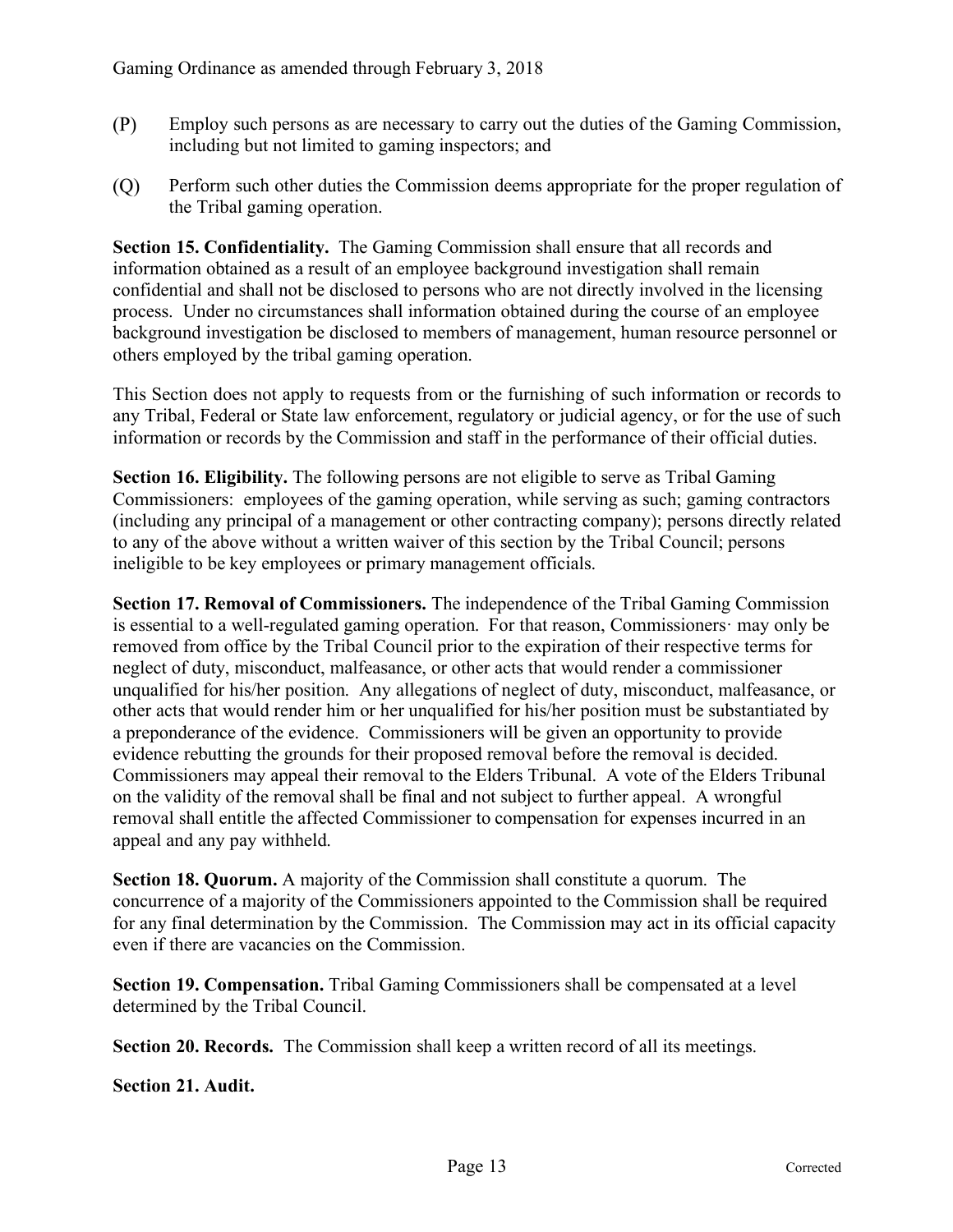- $(A)$ The Tribe shall cause an annual outside independent audit of gaming operations to be conducted, and shall submit the resulting audit reports to the National Indian Gaming Commission.
- (B) All gaming related contracts that result in the purchase of supplies, services, or concessions in excess of\$25,000.00 annually, except contracts for professional legal and accounting services, shall be specifically included within the scope of the audit that is described in subsection (A) above.

#### **Section 22. Environment and Public Health and Safety.**

- $(A)$ Gaming facilities shall be constructed, maintained and operated in a manner that adequately protects the environment and the public health and safety.
- (B) The Tribe's gaming facility in Clark County, Washington, shall be governed by Tribal Council Ordinance No. 07-02 "Environmental, Public Health and Safety Protections for the Construction and Operation of the Cowlitz Indian Tribe Gaming Facility."

**Section 23. Ethics.** The Tribe recognizes that the duties of the Gaming Board of Directors and the Tribal Gaming Commission include making important decisions on highly sensitive issues. As such, the Tribe has determined that the members of the Tribal Gaming Board of Directors and the Tribal Gaming Commission shall be held to extremely high ethical standards. Prior to taking their positions the Board and Commission members shall agree to be bound by the following principles, in addition to the requirements of the code of Ethics established in Chapter 01.06 of the Cowlitz Tribal Code:

- $(A)$ Members shall not hold financial interests that conflict with the conscientious performance of their duties as managers and regulators.
- (B) Members shall not engage in financial transactions using nonpublic information or allow the improper use of such information by others on their behalf to further any private interest.
- $(C)$ Members shall not solicit or accept any gift or other item of monetary value, from any person or entity seeking official action or inaction from, doing business with, or conducting activities regulated by the member's organization, or whose interests may be substantially affected by the performance or nonperformance of the Members' duties.
- (D) Members shall make no unauthorized commitments or promises of any kind purporting to bind the Tribe.
- (E) Members shall not use their positions for private gain.
- $(F)$ Members shall act impartially, in accordance with all relevant Tribal, Federal, and State laws (where applicable), and shall not give preferential treatment to any private organization or individual, including to any persons related to Members.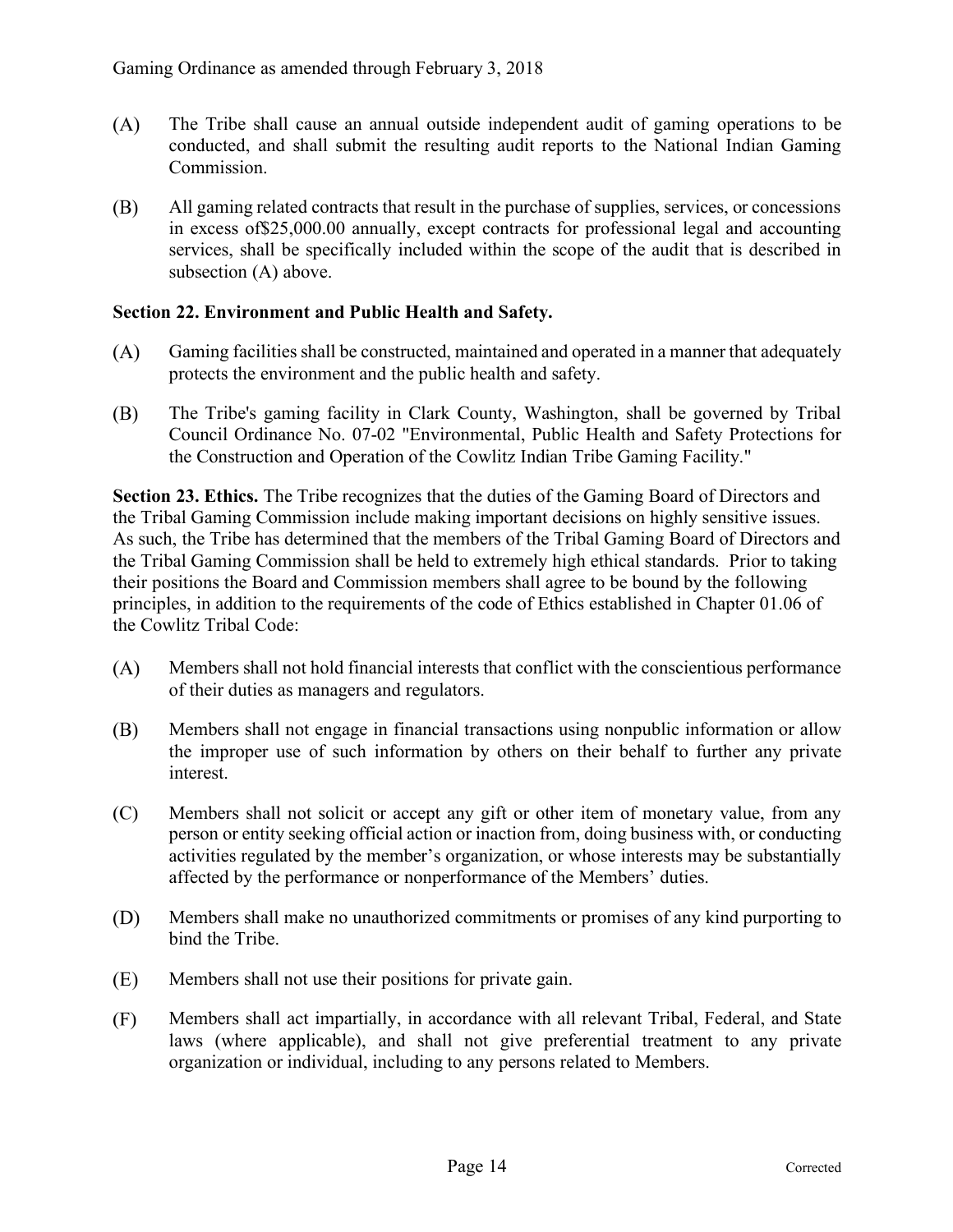- $(G)$ Members shall ensure that Tribal property and gaming assets shall be properly segregated and safeguarded, and that such property and assets shall not be used for unauthorized activities.
- $(H)$ Members shall not engage in outside employment or activities, including seeking or negotiating for future employment, which conflict with their official duties and responsibilities; provided, however, that nothing herein shall prohibit a Member from seeking any public office, including any other elected or appointed Tribal office.
- $(I)$ Members shall disclose waste, fraud, abuse, and corruption to appropriate authorities.
- ·Members shall endeavor to avoid any actions creating the appearance that they are  $(J)$ violating the law or the ethical standards listed herein.
- $(K)$ Members shall disclose any real or apparent financial or personal conflicts. If there is a real or the appearance of one, the member shall not take part in any decision related to the conflict.

**Section 24. Minimum Internal Control Standards.** The Tribe acknowledges its obligation to adopt and implement Minimum Internal Control Standards (MICS) for the operation of its Tribal gaming operation no less stringent than those found in the regulations of the NIGC at 25 C.F.R. Part 542. The Tribe's MICS shall be set out in separate regulations to be reviewed and approved by the Tribal Gaming Commission.

**Section 25. Agent for Service of Process.** The Tribe hereby designates the General Council Chair as agent for service of process, who may be contacted at:

P.O. Box 2547 1055-9th Avenue Suite B Longview, WA 98632

**Section 26. Compliance with Federal Law.** The Tribe will comply with all applicable federal law, including the Bank Secrecy Act, 31 U.S.C. § 5311 *et seq*.

**Section 27. Patron Dispute Resolution.** Patrons who have gaming disputes, as defined by Commission Rules, against the gaming establishment, a gaming employee, or a management contractor shall have as their sole remedy the right to file a petition for relief with the Tribal Gaming Commission. Complaints shall be submitted in writing, and at the discretion of the Commission, the petitioner may be allowed to present evidence. The Gaming Commission shall conduct review of the petition or hold a hearing within 30 days of receipt of petitioner's complaint. In the event of a hearing, the petitioner may have counsel present at such hearing. The Commission shall render a decision in a timely fashion and all such decisions will be final when issued. Any patron complaint must be submitted to the Commission within thirty (30) days of the incident giving rise to the complaint. The Commission's decision shall constitute the complainant's final remedy.

**Section 28. License Locations.** The Tribal Gaming Commission shall issue a separate license to each place, facility, or location on the Tribe's Lands where gaming is conducted under this ordinance.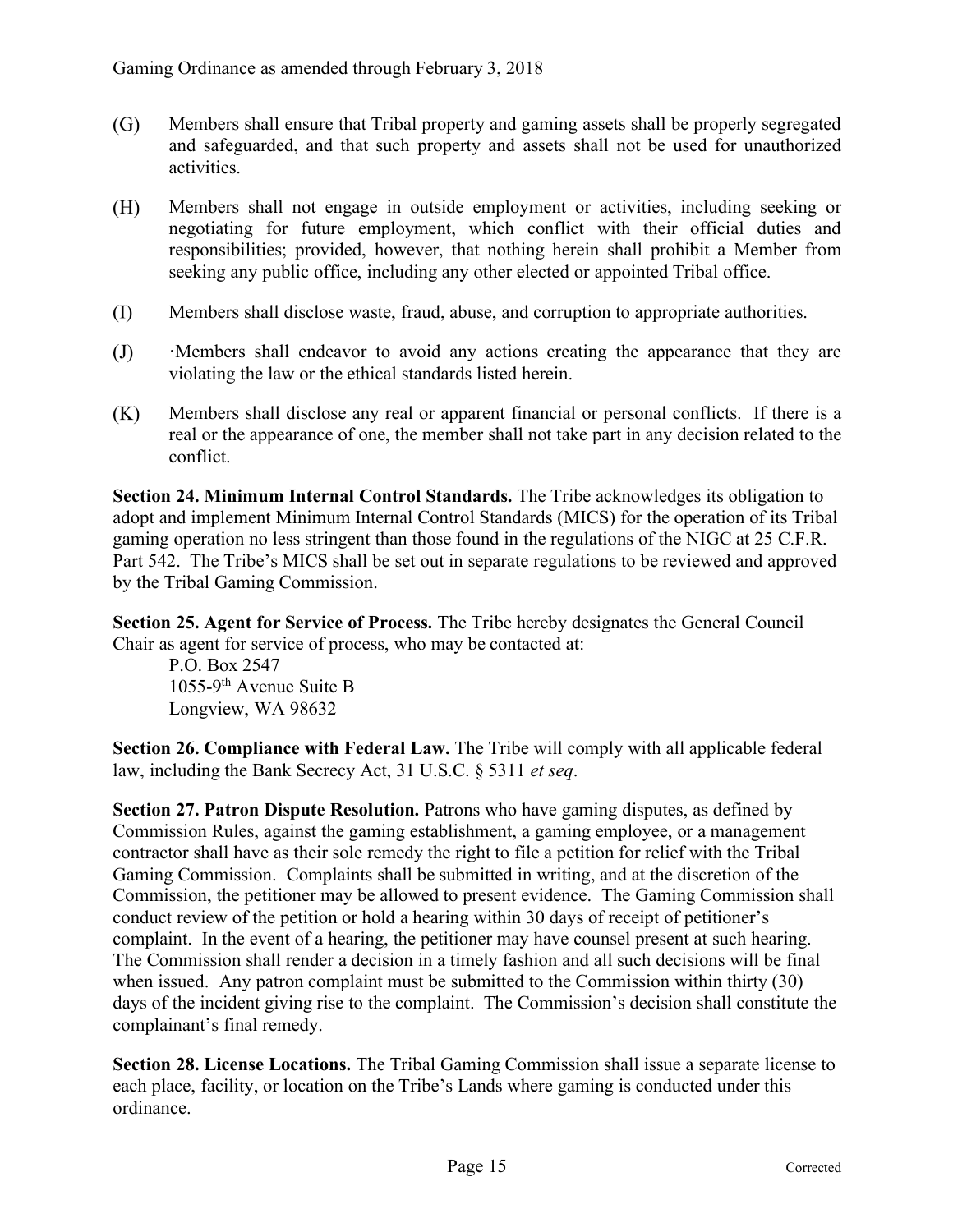**Section 29. Licenses for Key Employees and Primary Management Officials.** The Tribe shall ensure that the policies and procedures set out in this chapter are implemented with respect to key employees and primary management officials employed at any gaming enterprise operated on the Tribe's Indian lands. The Tribal Gaming Commission shall perform background investigations and issue licenses for Key Employees and Primary Management Officials according to requirements at least as stringent as those in 25 CFR Parts 556 and 558.

#### **Section 30. License Application Forms – Notices.**

 $(A)$ The following notice shall be placed on the application form for a key employee or a primary management official:

> In compliance with the Privacy Act of 1974, the following information is provided: Solicitation of the information on this form is authorized by 25 U.S.C. 2701 et seq. The purpose of the requested information is to determine the eligibility of individuals to be granted a gaming license. The information will be used by the Tribal gaming regulatory authorities and by the National Indian Gaming Commission members and staff who have need for the information in the performance of their official duties. The information may be disclosed to appropriate Federal, Tribal, State, local, or foreign law enforcement and regulatory agencies when relevant to civil, criminal or regulatory investigations or prosecutions or when pursuant to a requirement by a Tribe or the National Indian Gaming Commission in connection with the issuance, denial or revocation of a gaming license, or investigation of activities while associated with a Tribe or a gaming operation. Failure to consent to the disclosures indicated in this notice will result in a tribe's being unable to license you for a primary management official or key employee position.

> The disclosure of your Social Security Number (SSN) is voluntary. However, failure to supply a SSN may result in errors in processing your application.

(B) The following additional notice shall be placed on the application form for a key employee or a primary official:

> A false Statement on any part of your license application may be grounds for denying a license or the suspension or revocation of a license . Also, you may be punished by fine or imprisonment. (U.S. Code, Title 18, section 1001)

 $(C)$ The Commission shall notify in writing existing key employees and primary management officials who have not completed an application containing the notices set forth above that they shall either: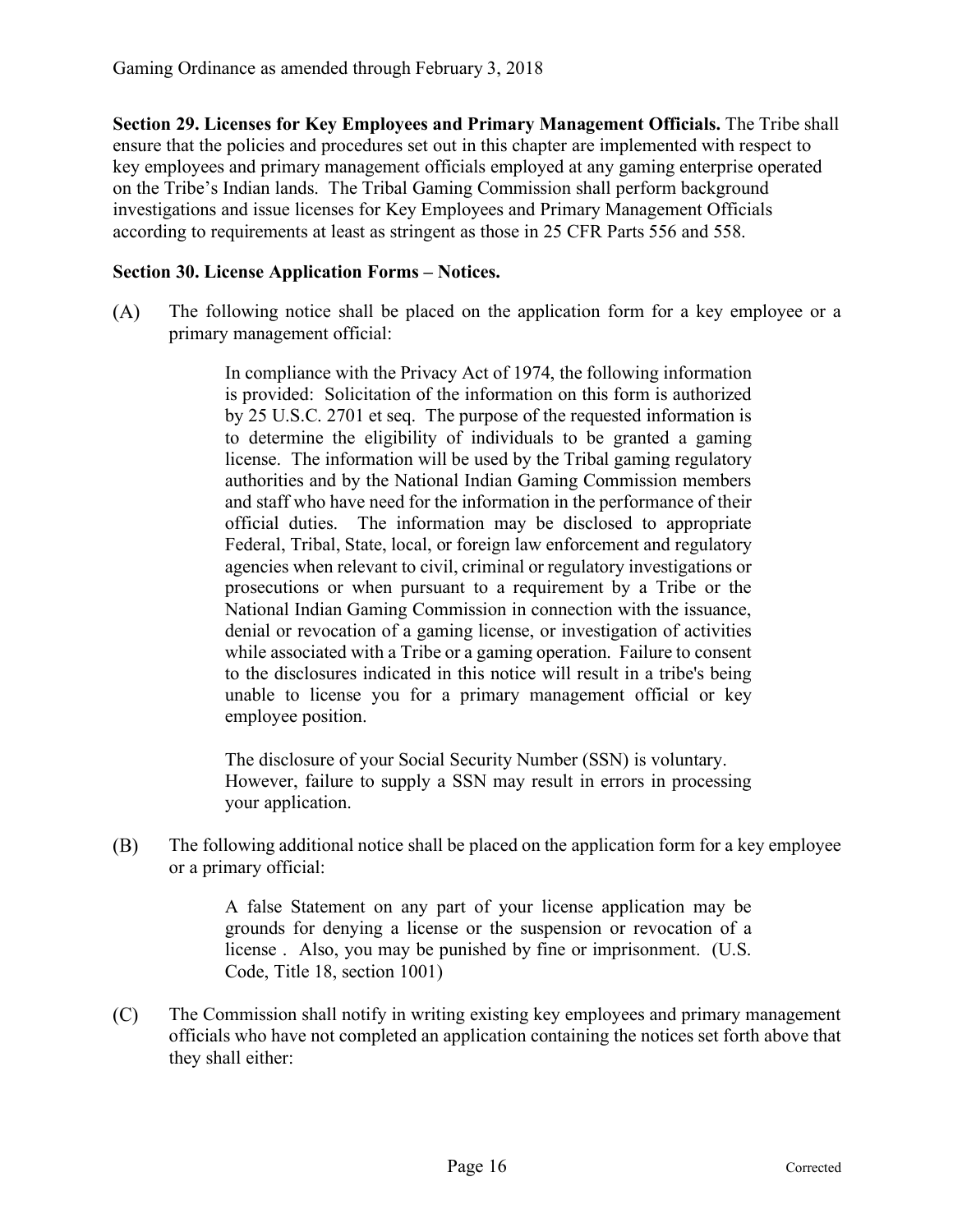- $(1)$ Complete a new application form that contains both the Privacy Act and false statement notices; or
- $(2)$ Sign a statement that contains the Privacy Act and false statement notices and consent to the routine uses described in that notice.

**Section 31. License Fees.** The Tribe may charge a license fee, to be set by the Tribal Gaming Commission, to cover its expenses in investigating and licensing Key Employees, Primary Management Officials and other licensees of the gaming operation.

**Section 32. Fingerprints.** Each applicant for gaming license who is a Key Employee or a Primary Management Official shall be required to have fingerprints taken as part of the license application procedure. Fingerprints will then be forwarded to the NIGC for processing through the FBI and NCIC to determine the applicant's criminal history, if any.

#### **Section 33. Background Investigations.**

- $(A)$ The Tribal Gaming Commission is responsible for conducting background investigations and suitability determinations for each primary management official and for each key employee of the gaming operation.
- The Tribal Gaming Commission shall request from each primary management official and (B) from each key employee all of the following information:
	- $(1)$ Full name, other names used (oral or written), social security number(s), birth date, place of birth, citizenship, gender, all languages (spoken or written);
	- $(2)$ Currently and for the previous 5 years: business and employment positions held, ownership interests in those businesses, business and residence addresses, and drivers license numbers;
	- $(3)$ The names and current addresses of at least three personal references, including one personal reference who was acquainted with the applicant during each period of residence listed under paragraph (B)(2) of this section;
	- $(4)$ Current business and residence telephone numbers;
	- A description of any existing and previous business relationships with Indian  $(5)$ Tribes, including ownership interests in those businesses;
	- $(6)$ A description of any existing and previous business relationships with the gaming industry generally, including ownership interests in those businesses;
	- $(7)$ The name and address of any licensing or regulatory agency with which the person has filed an application for a license or permit related to gaming, whether or not such license or permit was granted;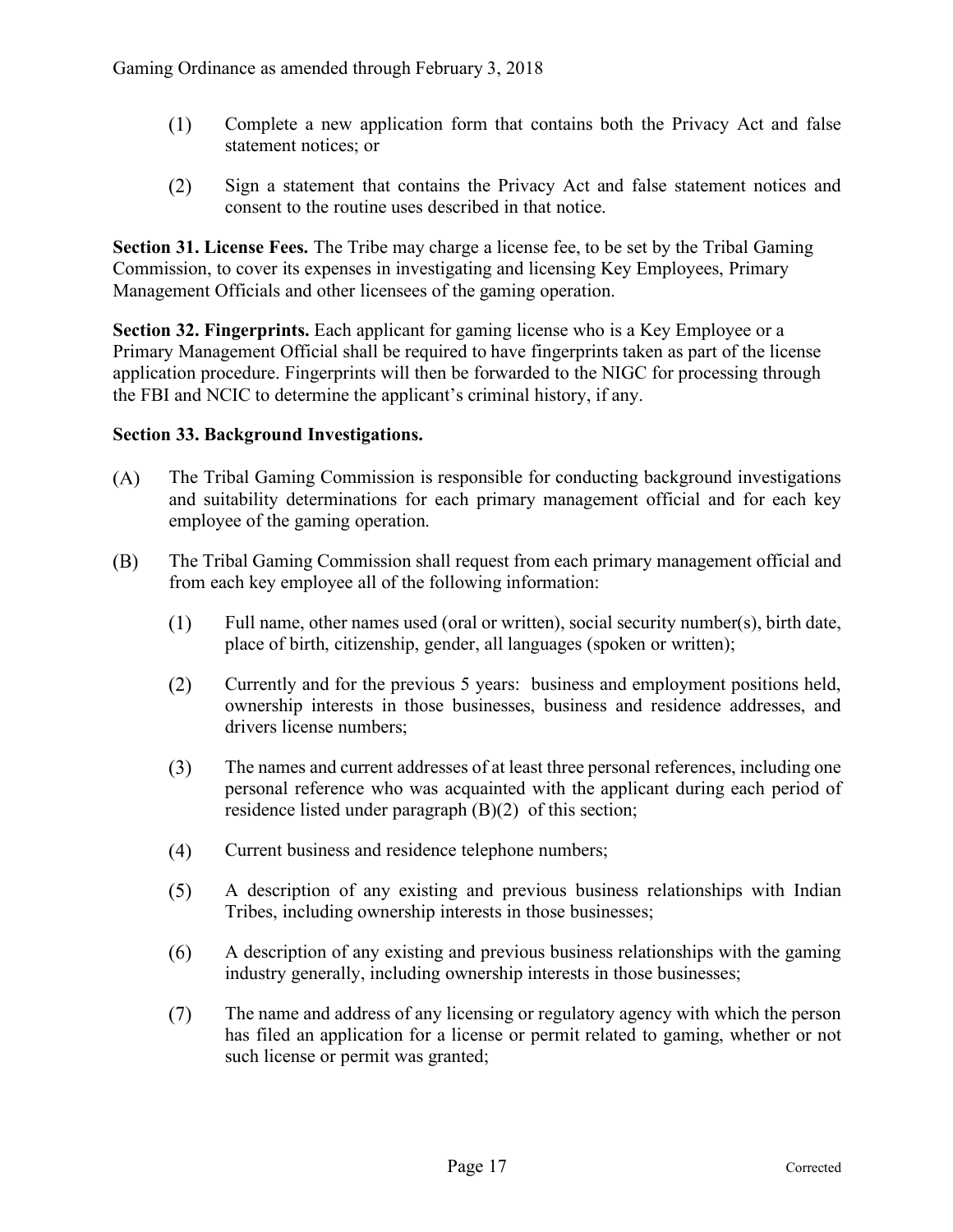- For each felony for which there was an ongoing prosecution or a conviction, the  $(8)$ charge, the name and address of the court involved, and the date and disposition if any;
- $(9)$ For each misdemeanor conviction or ongoing misdemeanor prosecution (excluding minor traffic violations), within 10 years of the date of the application, the name and address of the court involved and the date and disposition;
- $(10)$ For each criminal charge (excluding minor traffic charges), whether or not there is a conviction, if such criminal charge is within 10 years of the date of the application and is not otherwise listed pursuant to paragraph  $(B)(8)$  or  $(B)(9)$  of this section, the criminal charge, the name and address of the court involved and the date and disposition;
- $(11)$ The name and address of any licensing or regulatory agency with which the person has filed an application for an occupational license or permit, whether or not such license or permit was granted;
- $(12)$ A photograph taken within the last year; and
- $(13)$ Fingerprints consistent with procedures adopted by the NIGC according to 25 C.F.R. § 522(h).
- $(14)$ Any other information the Tribe deems relevant.

#### **Section 34. Procedures for Conducting a Background Check on Applicants.**

- $(A)$ As part of its review procedure, the Tribal Gaming Commission or its agent shall employ or engage a private investigator to conduct a background investigation on each applicant sufficient to allow the Tribal Gaming Commission to make an eligibility determination under Section 35 of this ordinance. The investigator shall:
	- $(1)$ Verify the applicant's identity through items such as a social security card, drivers license, birth certificate, or passport;
	- Contact each personal and business reference provided in the License Application,  $(2)$ when possible;
	- $(3)$ Obtain a personal credit check at the discretion of the Tribe;
	- $(4)$ Conduct a civil history check;
	- $(5)$ Conduct a criminal history check via the submission of the applicant's fingerprints to the NIGC, and further obtain information from the appropriate court regarding past felony and/or misdemeanor convictions and criminal charges within the last ten years;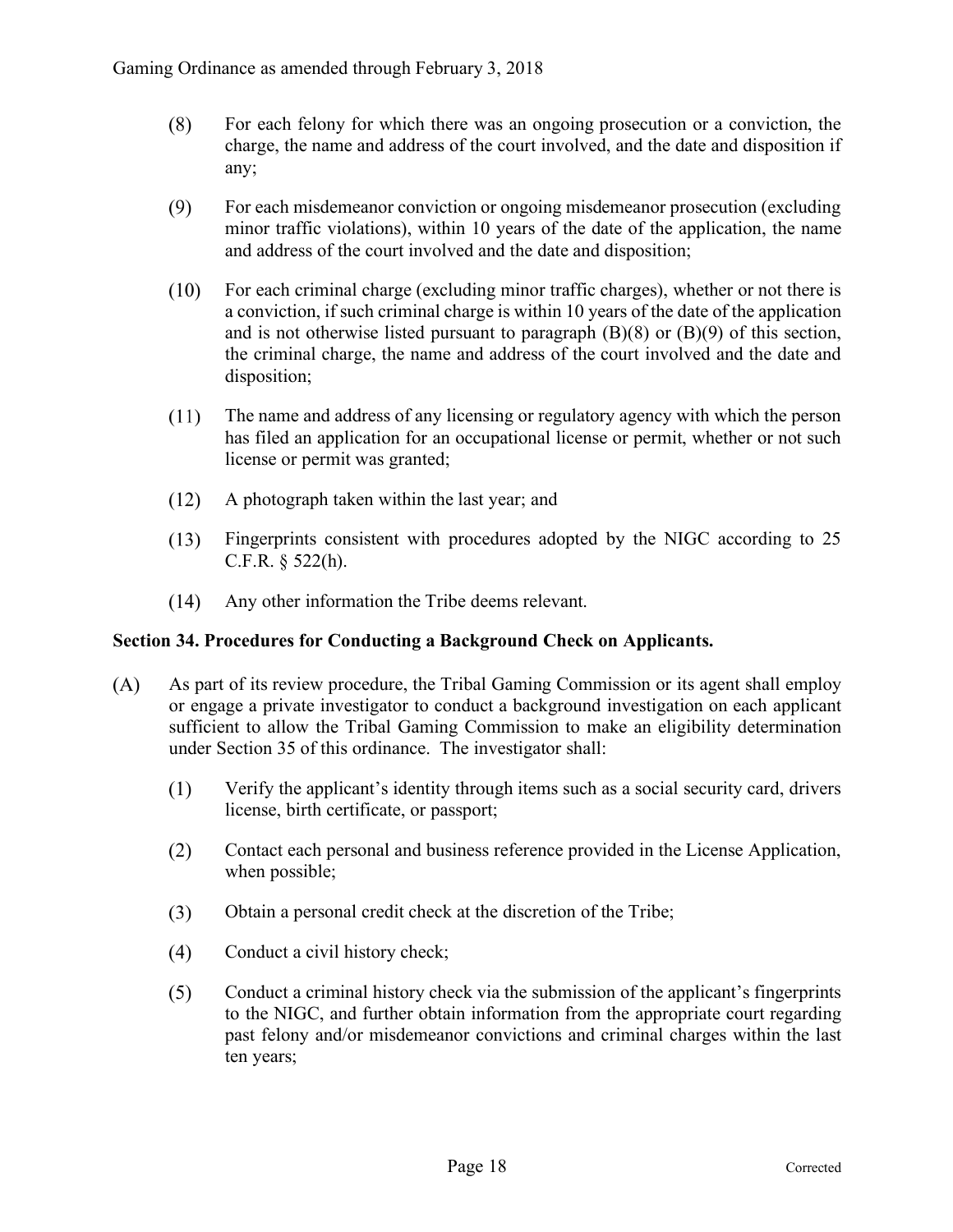- $(6)$ Inquire into any previous or existing business relationships with the gaming industry and Indian tribes by contacting the entities or tribes;
- $(7)$ Verify the applicant's history and status with any licensing agency by contacting the agency; and
- $(8)$ Take other appropriate steps to verify the accuracy of the information, focusing on problem areas noted.
- (B) The investigator shall create an investigative report noting the steps taken, information gained, potential problem areas, and disqualifying information.
- $(C)$ The Tribal Gaming Commission and its investigator shall promise to keep confidential the identity of each person interviewed in the course of the investigation, other than disclosure as required under Federal, Tribal, or State law.

**Section 35. Eligibility Determination.** The Tribal Gaming Commission shall review a person's prior activities, criminal record, if any, and reputation, habits and associations to make a finding concerning the eligibility of a key employee or primary management official for a gaming license. If the Tribal Gaming Commission, in applying the standards adopted in this ordinance, determines that licensing of the person poses a threat to the public interest or to the effective regulation of gaming, or creates or enhances dangers of unsuitable, unfair, or illegal practices and methods and activities in· the conduct of gaming, an authorized tribal official shall not license that person in a key employee or primary management official position.

#### **Section 36. Procedures for Forwarding Applications and Reports to the National Indian Gaming Commission.**

- $(A)$ When a key employee or primary management official is employed to work at a gaming operation authorized by this ordinance, the Tribal Gaming Commission shall forward to the National Indian Gaming Commission a completed application for employment and conduct the background investigation and make the determination referred to in Section 35 of this ordinance.
- (B) The gaming operation shall not employ as a key employee or primary management official a person who does not have license after 90 days.

#### **Section 37. Report to the National Indian Gaming Commission.**

- $(A)$ The Tribal Gaming Commission shall maintain a complete application file containing the information listed in Section 33(B).
- (B) Before issuing a license to a primary management official or to a key employee, the Tribal Gaming Commission shall:
	- $(1)$ Create and maintain an investigative report on each background investigation. An investigative report shall include all of the following: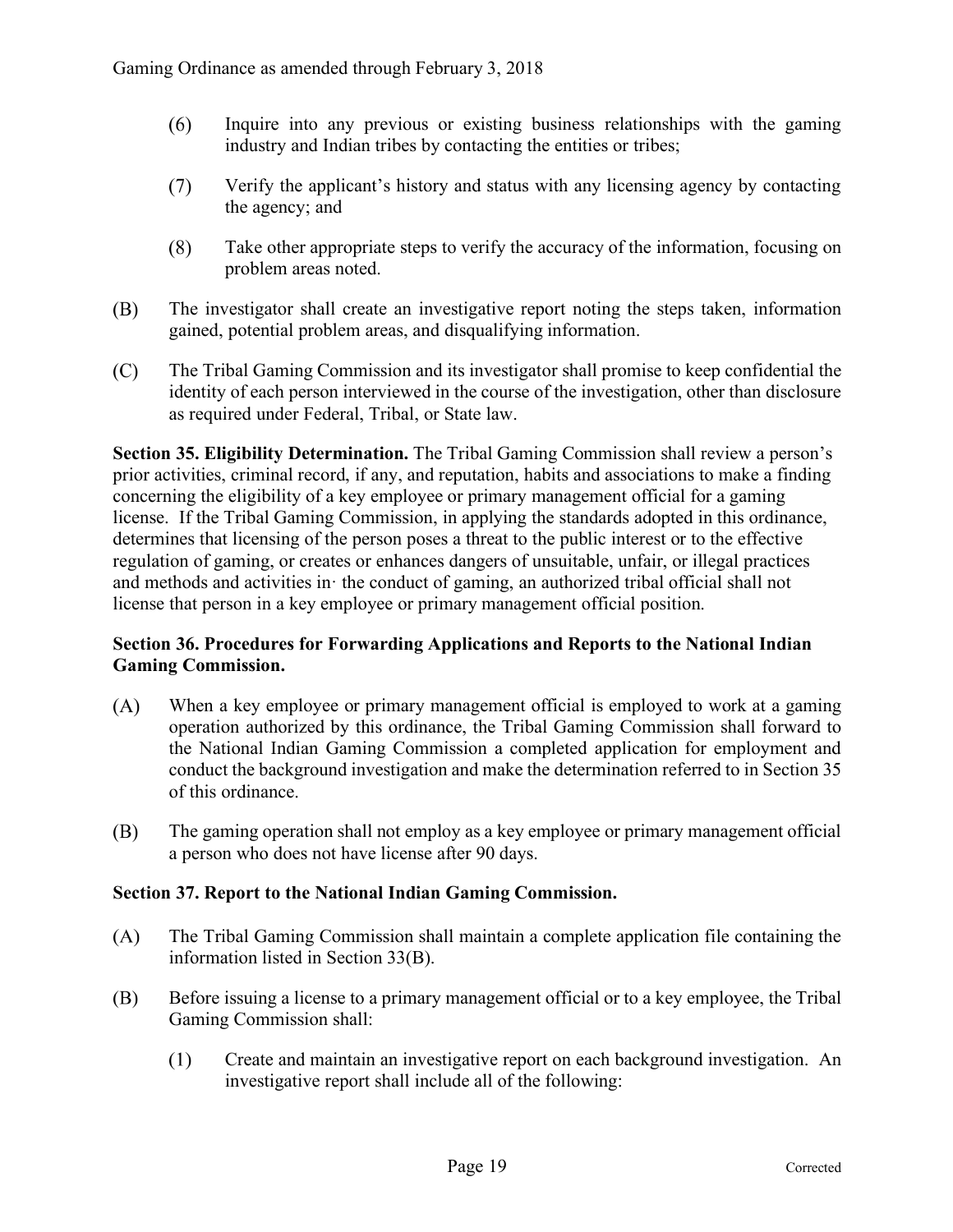- (a) Steps taken in conducting a background investigation;
- (b) Results obtained;
- (c) Conclusions reached; and
- (d) The bases for those conclusions.
- $(2)$ Submit a notice of results of the applicant's background investigation to the NIGC no later than sixty (60) days after the applicant begins work. The notice of results shall contain:
	- (a) Applicant's name, date of birth, and social security number;
	- (b) Date on which applicant began or will begin work as a key employee or primary management official;
	- (c) A summary of the information presented in the investigative report, which shall at minimum include a listing of:
		- (i) Licenses that have been previously denied;
		- (ii) Gaming licenses that have been revoked, even if subsequently reinstated;
		- (iii) Every known criminal charge brought against the applicant within the last ten (10) years of the date of application; and
		- (iv) Every felony of which the applicant has been convicted or any ongoing prosecution.
	- (d) A copy of the eligibility determination made under Section 35.
- $(C)$ If a license is not issued to an applicant, the Tribal Gaming Commission:
	- $(1)$ Shall notify the NIGC; and
	- $(2)$ Shall forward copies of its eligibility determination and investigative report (if any) to the NIGC for inclusion in the Indian Gaming "Individuals Records System.
- (D) With respect to all employees, and in particular key employees and primary management officials, the Tribal Gaming Commission shall retain applications for licensing, reports (if any) of background investigations, and eligibility determinations for inspection by the Chairman of the NIGC or his or her designee for no less than three (3) years from the date of termination of employment.

#### **Section 38. Granting a Gaming License.**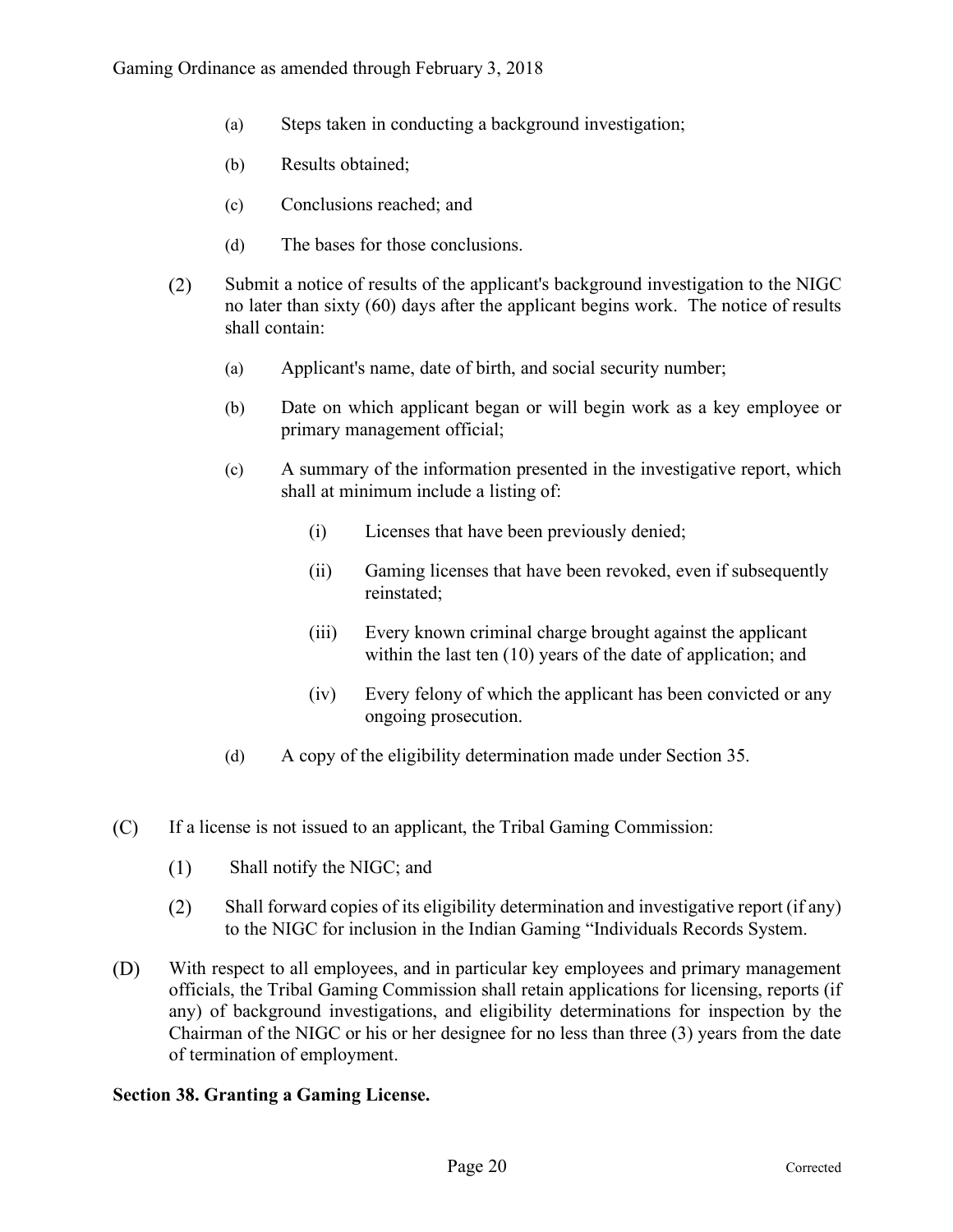- $(A)$ If, within a thirty (30) day period after the National Indian Gaming Commission receives a complete notice of results, the National Indian Gaming Commission notifies the Tribe that it has no objection to the issuance of a license pursuant to a license application filed by a key employee or a primary management official, the Tribal Gaming Commission, acting for the Tribe, may issue a license to such applicant.
- (B) The Tribal Gaming Commission shall respond to a request for additional information from the Chairman of the National Indian Gaming Commission concerning a key employee or a primary management official who is the subject of a report. Such a request shall suspend the 30-day period under paragraph (A) of this section until the Chairman of the National Indian Gaming Commission receives the additional information.
- $(C)$ If, within the thirty (30) day period described above, the National Indian Gaming Commission provides the Tribe with a Statement itemizing objections to the issuance of a license to a key employee or to a primary management official, the Tribe shall reconsider the application, taking into account the objections itemized by the National Indian Gaming Commission. The Tribe shall make the final decision whether to issue a license to such applicant.
- (D) The Tribal Gaming Commission must notify the National Indian Gaming Commission of the issuance of a license to a primary management official or key employee within 30 days of its issuance.

#### **Section 39. License Suspension.**

- $(A)$ If, after the issuance of a gaming license, the Tribal Gaming Commission receives from the National Indian Gaming Commission reliable information indicating, or the Commission otherwise determines, that a key employee or a primary management official is not eligible for employment, the Tribal Gaming Commission shall suspend such license immediately and shall notify in writing the licensee of the suspension and the proposed revocation.
- The Tribal Gaming Commission shall notify the licensee of a time and a place for a hearing (B) on the proposed revocation of a license.
- $(C)$ After a revocation hearing, the Tribal Gaming Commission shall decide to revoke or to reinstate a gaming license. The Commission shall notify the NIGC of its decision within 45 days of receiving notification of the NIGC pursuant to paragraph (A) of this section.

**Section 40. Licenses for Vendors.** Vendors of gaming services or supplies with a value of \$25,000 or more annually, and non-gaming services or supplies with a value of \$50,000 or more annually must have a vendor license from the Tribal Gaming Commission in order to transact business with the Tribal gaming operation. Contracts for professional legal and accounting services are excluded from this section. Other non-gaming vendors may be waived in accordance with Commission regulations.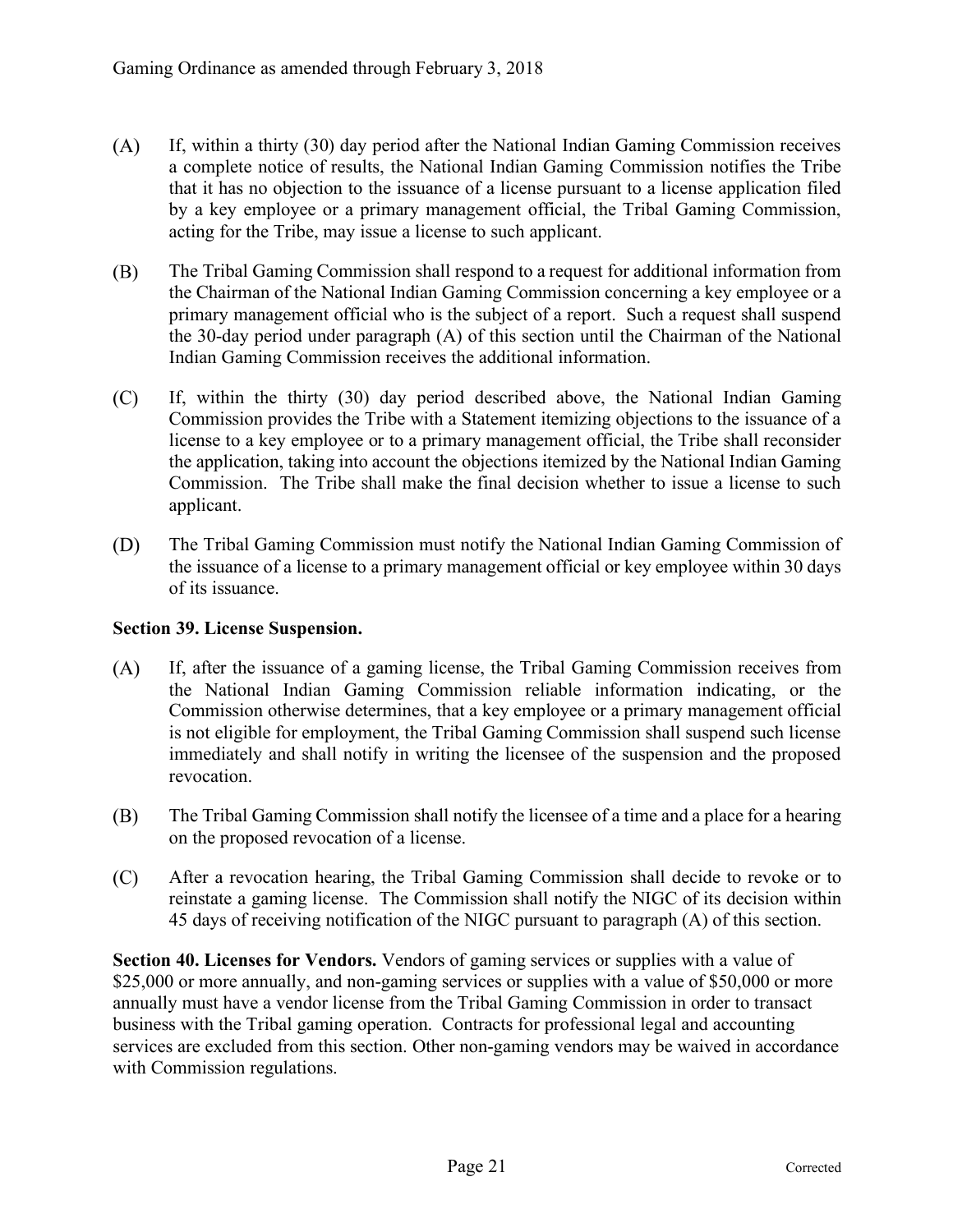**Section 41. Submission of a Vendor License Application.** In order to obtain a vendor license, the business must complete a vendor application and submit to background checks of itself and its principals. Principals of a business include its officers, directors, management, owners, partners, non-institutional stockholders that either own 1 0% or more of the stock or are the 10 largest stockholders, and the on-site supervisor or manager under the agreement with the Tribe, if applicable.

#### **Section 42. Contents of the Vendor License Application.**

- $(A)$ Applications for vendor licenses must include the following:
	- $(1)$ Name of business, business address, business phone, federal tax ID number (or SSN if a sole proprietorship), main office address if different from business address, any other names the applicant has done business under, type of service applicant will provide;
	- $(2)$ Whether the applicant is a partnership, corporation, limited liability company, sole proprietorship, or other entity;
	- $(3)$ If the applicant is a corporation, the state of incorporation, and the qualification to do business in the State of Washington if the gaming operation is in a different State than the State of incorporation.
	- $(4)$ Trade name, other names ever used, names of any wholly owned subsidiaries or other businesses owned by the vendor or its principals;
	- $(5)$ General description of the business and its activities;
	- $(6)$ Whether the applicant will be investing in or loaning money to the gaming operation and, if so, how much;
	- $(7)$ A description of any existing and previous business relationships with the gaming industry generally, including ownership interests in those businesses;
	- $(8)$ A list of Indian tribes with which the vendor has an existing or previous business relationship, including ownership, financial, or management interests in nongaming activities;
	- $(9)$ Names, addresses, and phone numbers of three business references with whom the company had regularly done business for the last five years;
	- $(10)$ The name and address of any licensing or regulatory agency with which the business has filed an application for a license or permit related to gaming, whether or not such license or permit was granted;
	- $(11)$ If the business has ever had a license revoked for any reason, the circumstances involved;